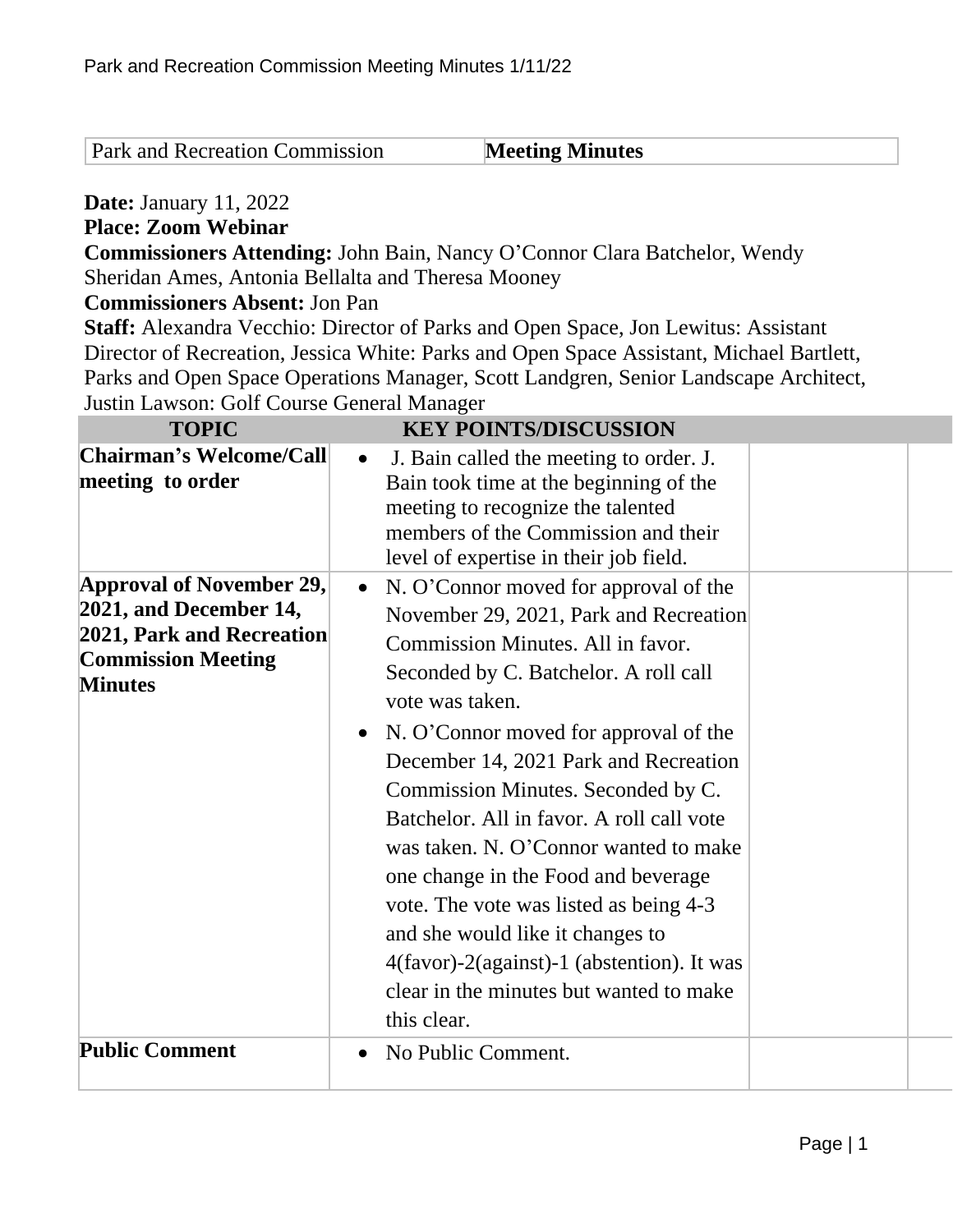| <b>Recreation Update</b> | <b>BREC Staff Update</b>                                |  |
|--------------------------|---------------------------------------------------------|--|
|                          | $\triangleright$ Eliot- Currently have 5 full-time      |  |
|                          | Recreation Leaders. Applying for ARPA                   |  |
|                          | Funds to bring back 2 Rec leaders-FY23                  |  |
|                          | $\triangleright$ EKAC-Aquatics Supervisor. Lifeguard    |  |
|                          | shortage.                                               |  |
|                          | $\triangleright$ Jack Kirrane Ice Rink. Staff shortage. |  |
|                          | Soule Early Childhood Center-Hired one                  |  |
|                          | more full-time staff: Jose Corrales and                 |  |
|                          | one more part-time employee: Dylan                      |  |
|                          | O'Dell.                                                 |  |
|                          | Program Registration and Special Events                 |  |
|                          | $\triangleright$ Spring registration opened 1/11/22 at  |  |
|                          | $9:00$ am                                               |  |
|                          | $\triangleright$ Summer camp registration is visible    |  |
|                          | $1/12/22$ ; opens $1/19/22$                             |  |
|                          | $\triangleright$ Summer hiring will begin very          |  |
|                          | soon.                                                   |  |
|                          | $\triangleright$ Owl Prowl- 1/21 & 1/28                 |  |
|                          | $\triangleright$ Moonlight Family Snowshoeing- 2/11     |  |
|                          | $\triangleright$ Maple Sugaring- 3/12                   |  |
|                          | <b>Spring Programs 2022</b>                             |  |
|                          | $\triangleright$ Athletics                              |  |
|                          | $\triangleright$ Specialty Programs                     |  |
|                          | $\triangleright$ ASP                                    |  |
|                          | $\triangleright$ Vacation Weeks                         |  |
|                          | $\triangleright$ Therapeutic Recreation & SOMA          |  |
|                          | $\triangleright$ EKAC                                   |  |
|                          | Athletics                                               |  |
|                          | $\triangleright$ Winter 2021-2022-Currently being run   |  |
|                          | $\triangleright$ K-2 Basketball, Joel Noe Rec League,   |  |
|                          | Travel Basketball, Dodgeball, Pickleball,               |  |
|                          | Tae Kwon-Do, Archery                                    |  |
|                          | $\triangleright$ Spring 2022                            |  |
|                          | $\triangleright$ Archery, Dodgeball, NFL Flag Football, |  |
|                          | Field Hockey Clinics, Lacrosse,                         |  |
|                          | Pickleball, Soccer, Tae Kwon-Do, Track                  |  |
|                          | & Field, Ultimate Frisbee, Wrestling.                   |  |
|                          | $\triangleright$ Potential: Softball and Volleyball     |  |
|                          | <b>Specialty Programs</b>                               |  |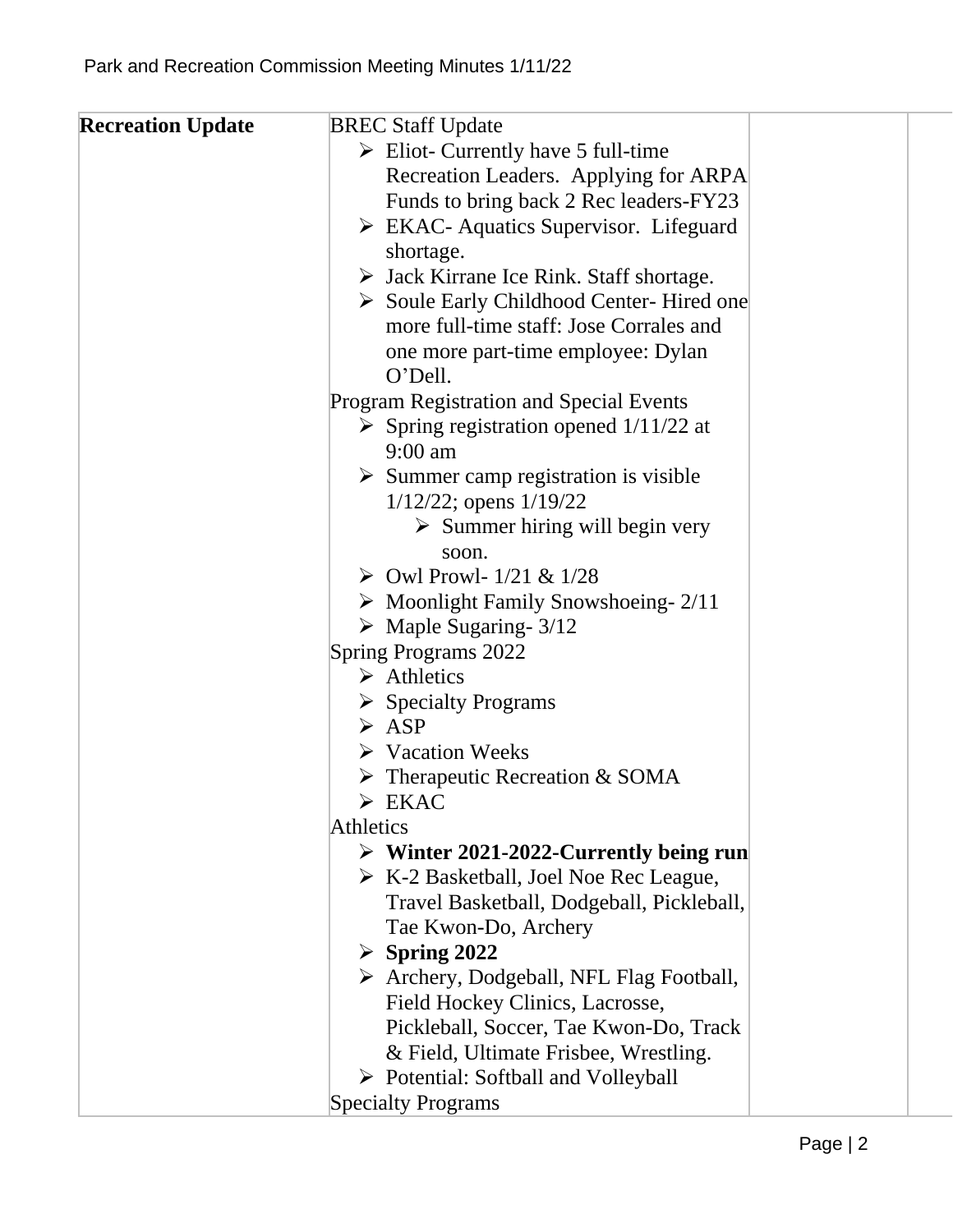| $\triangleright$ Blast Babysitting & CPR Certification    |  |
|-----------------------------------------------------------|--|
| $\triangleright$ Home Alone Safety                        |  |
| $\triangleright$ Chess Wizards                            |  |
| $\triangleright$ E-Sports League                          |  |
| $\triangleright$ Lego Engineering: Winter Session and     |  |
| two 1-day sessions                                        |  |
| $\triangleright$ Spring session of supplemental science   |  |
| $\triangleright$ Shovel Our Snow-referral program         |  |
| <b>After School Programs and Vacation Week</b>            |  |
| Programs                                                  |  |
| $\triangleright$ ASP is fully staffed with 8 part-time    |  |
| employees. All 5 days are sold out with                   |  |
| 40 spots.                                                 |  |
| $\triangleright$ ASP curriculum is fully STEAM-based,     |  |
| integrating science and the arts.                         |  |
| $\triangleright$ Teachers have moved forward with         |  |
| adding emotional wellness into the                        |  |
| curriculum for $K-4th$ graders.                           |  |
| $\triangleright$ We ran a successful December vacation    |  |
| week program that sold out with 40 kids.                  |  |
| Therapeutic Recreation and SOMA-Special                   |  |
| <b>Olympics Massachusetts</b>                             |  |
| $\triangleright$ Micah Barshay continues to deliver high- |  |
| quality programs.                                         |  |
| $\triangleright$ SOMA basketball season is underway.      |  |
| 54 athletes with 25 amazing volunteers!                   |  |
| They practice at Winsor school.                           |  |
| $\triangleright$ Sensory Friendly Swimming has been a     |  |
| great success in bringing younger                         |  |
| participants into RT.                                     |  |
| Sensory Friendly Skating at Larz                          |  |
| Anderson-1/21/22                                          |  |
| $\triangleright$ Spring season will be busy with On the   |  |
| Town Trips (OTT), Forever Young,                          |  |
| Hiking, Walking Club, SOMA Aquatics,                      |  |
| and SOMA Track & Field.                                   |  |
| $\triangleright$ Currently working with BHS students in   |  |
| the AV club on creating a Recreation                      |  |
| Therapy marketing campaign.                               |  |
| <b>Evelyn Kirrane Aquatics Center</b>                     |  |
|                                                           |  |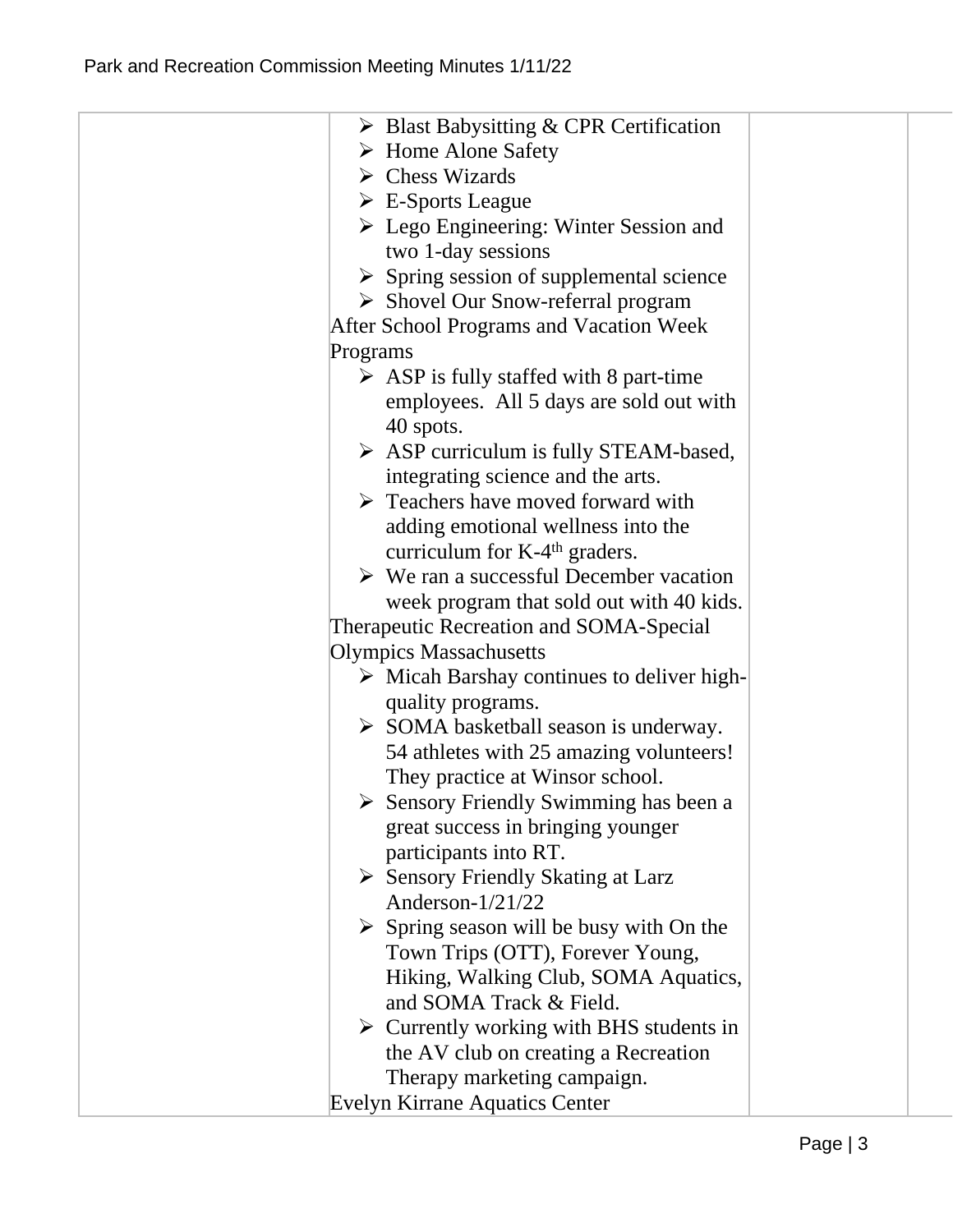| $\triangleright$ First staff in-service training of the year<br>was held on $1/5/22$ discussing policy and<br>procedure (Covid)<br>$\triangleright$ In the process of onboarding and training<br>newly hired lifeguards.<br>$\triangleright$ Registration for spring programs will<br>open in February.<br>$\triangleright$ Dolphins swim team will compete in                                                      |
|---------------------------------------------------------------------------------------------------------------------------------------------------------------------------------------------------------------------------------------------------------------------------------------------------------------------------------------------------------------------------------------------------------------------|
| their second in-person meet this weekend<br>in Milford.                                                                                                                                                                                                                                                                                                                                                             |
| <b>Jack Kirrane Ice Rink</b>                                                                                                                                                                                                                                                                                                                                                                                        |
| $\triangleright$ Current Services Offered                                                                                                                                                                                                                                                                                                                                                                           |
| $\triangleright$ Public Skate-Averaging 120 users per<br>time slot on weekends and 40 users per<br>time slot on weekdays.<br>$\triangleright$ Private Rentals, Bay State Skating<br>Lessons, Men's Hockey League, Adult<br>Drop-In, Sensory Friendly Skating.<br>$\triangleright$ Partner and User Groups<br>$\triangleright$ Brookline High School, Brookline Youth<br>Hockey, Dexter High School, Park<br>School. |
| In Summary                                                                                                                                                                                                                                                                                                                                                                                                          |
| $\triangleright$ Current Services Offered                                                                                                                                                                                                                                                                                                                                                                           |
| $\triangleright$ Public Skate-Averaging 120 users per<br>time slot on weekends and 40 users per<br>time slot on weekdays.<br>$\triangleright$ Private Rentals, Bay State Skating<br>Lessons, Men's Hockey League, Adult<br>Drop-In, Sensory Friendly Skating.<br>$\triangleright$ Partner and User Groups<br>$\triangleright$ Brookline High School, Brookline Youth<br>Hockey, Dexter High School, Park            |
| School.<br>$\triangleright$ J. Bain and J. Lewitus discussed a van<br>that has been at the MT building, the J<br>Bain would like it moved up to Eliot. J.<br>Bain thanked J. Lewitus for both a great                                                                                                                                                                                                               |
| presentation and for his continual hard                                                                                                                                                                                                                                                                                                                                                                             |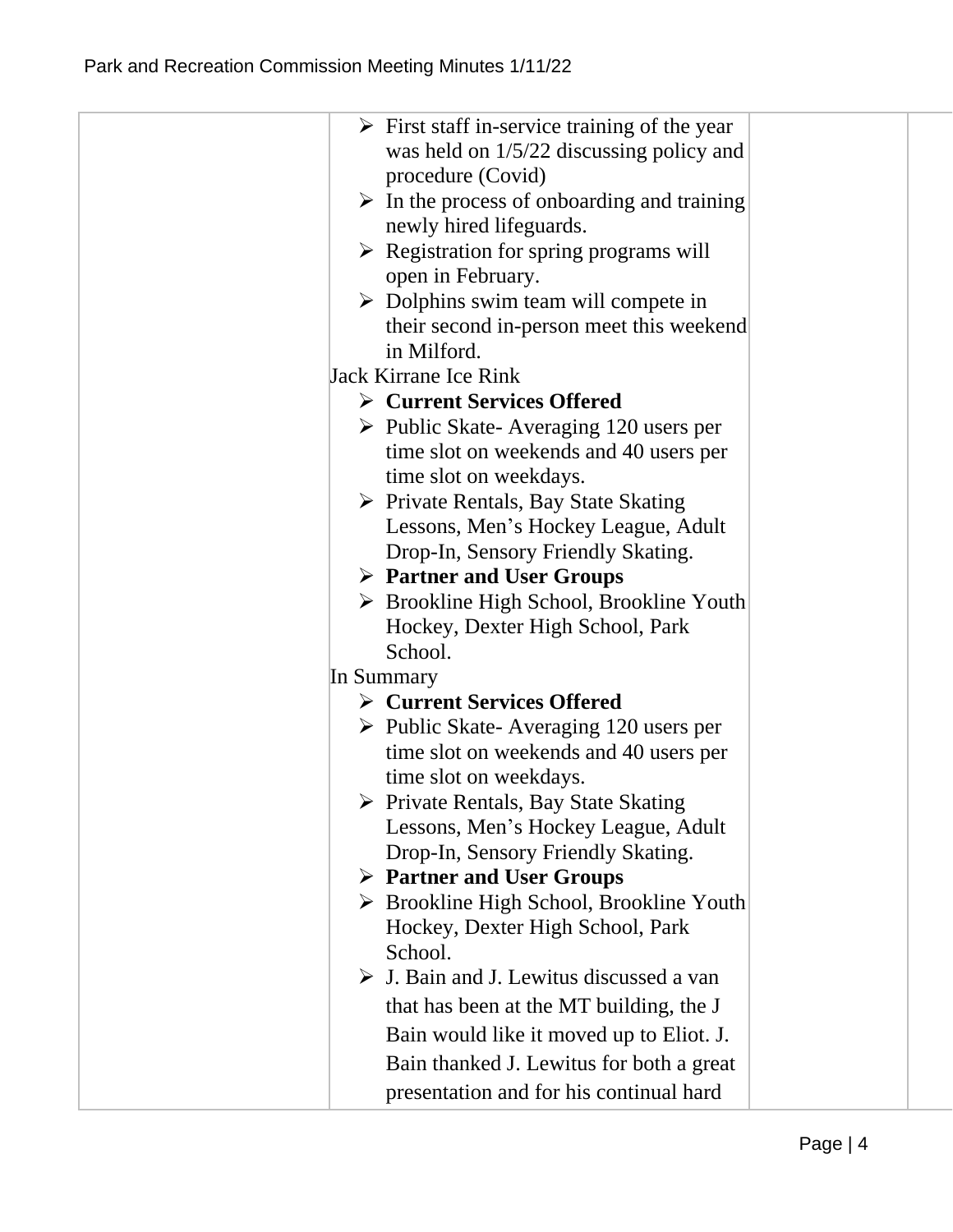work and dedication.

 $\triangleright$  N. O'Connor thanked J. Lewitus for a great presentation and she looks forward to seeing that community room. She stated that in terms of programs, the field hockey clinic and the softball league and volleyball for middle school sports, the school department had a softball team and baseball team for the seventh and eighth grade but it fell off probably 30 or 40 years ago. She stated that a group of parents got together and we're pushing for various sports to get kids involved in sports before they get to the high school, one of them was field hockey, and another one was volleyball. She stated that they may do still indoor volleyball at the middle school level, but the field hockey fell away. She is glad to see these are back. She stated that it is hard to participate at the level that Brookline participates in when you're just starting it for the first time as a freshman. She is thrilled to see the coordination with the high school. She thinks coordinating these athletic programs, with the high school coaches and getting the interest is very important. She stated that the other thing that was suggested in the past was to bring in the coaches and some players into the elementary schools. J. Lewitus stated that Recreation has a great relationship with Pete Rittenberg, the Athletic Director at the high school. He stated that it is a recreation mission to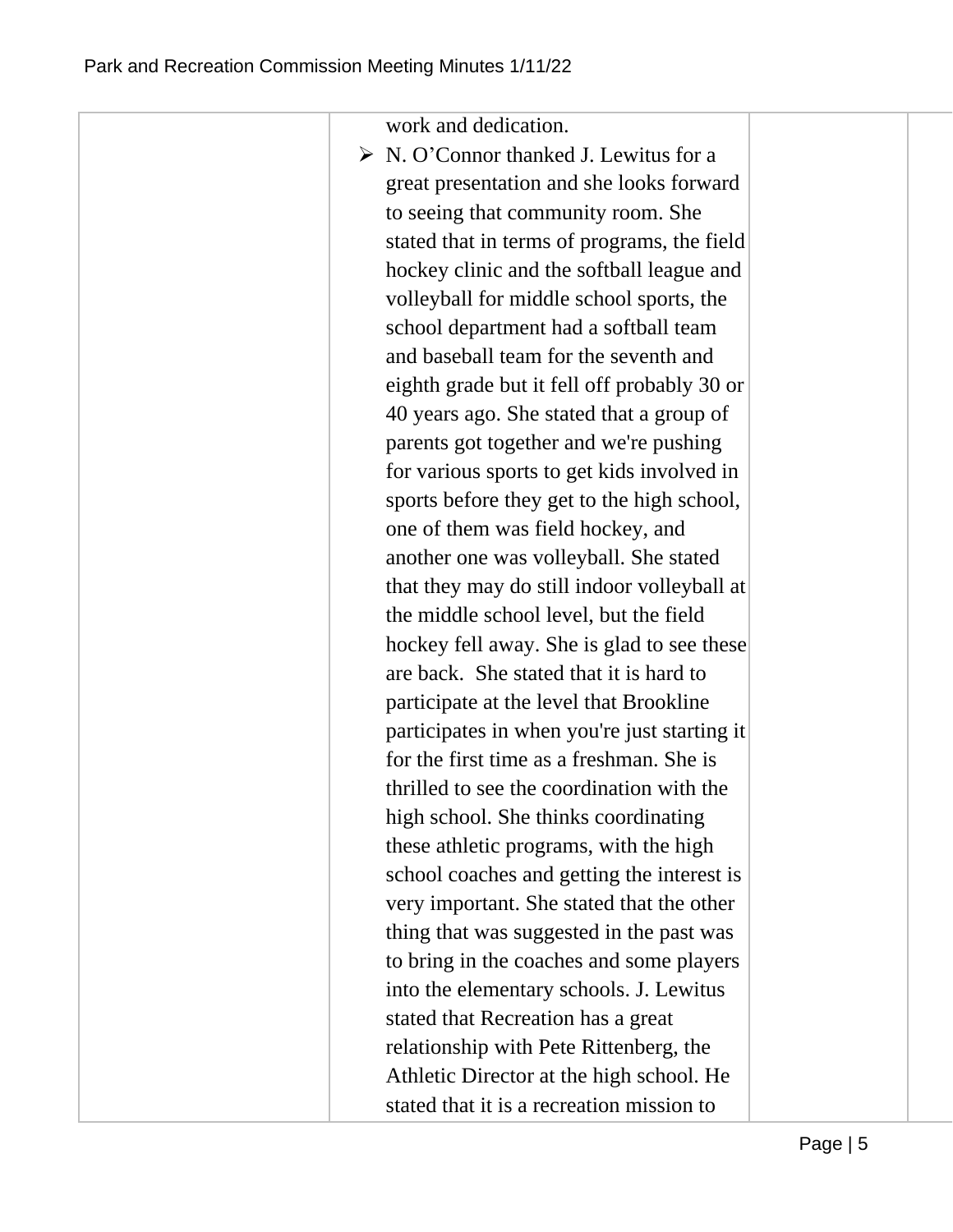more involved and partner with the high school.  $\triangleright$  W. Sheridan Ames believes that are paid positions that are part of the Brookline educators union contract for the coaching of the middle school sports, which includes girls and boys basketball, indoor soccer, and coed volleyball. But beyond that, she thinks a lot of the elementary school kids have been forced to go to softball clubs or area field hockey clubs for training. She feels that offering a reasonably priced, local opportunity for kids is really important so that those kids don't get priced out of participation. She is thrilled to see that Recreation is collaborating with the PHA, she thinks it is overdue. She stated that we all know that transportation is a huge issue when it comes to participation. In addition, the cumbersome application process for funding is just another piece of the puzzle that she would love to see. She knows that Recreation is constantly working on that, and she appreciates the efforts there.  $\triangleright$  T. Mooney stated that J. Lewitus mentioned that the lifeguard staff count was down. She is curious if Recreation is pursuing alternative options for hiring. She wondered if he considered raising the hourly wage. She stated that the pool schedule is quite condensed, particularly for the family pool. J. Lewitus stated that the short answer is yes. Recreation has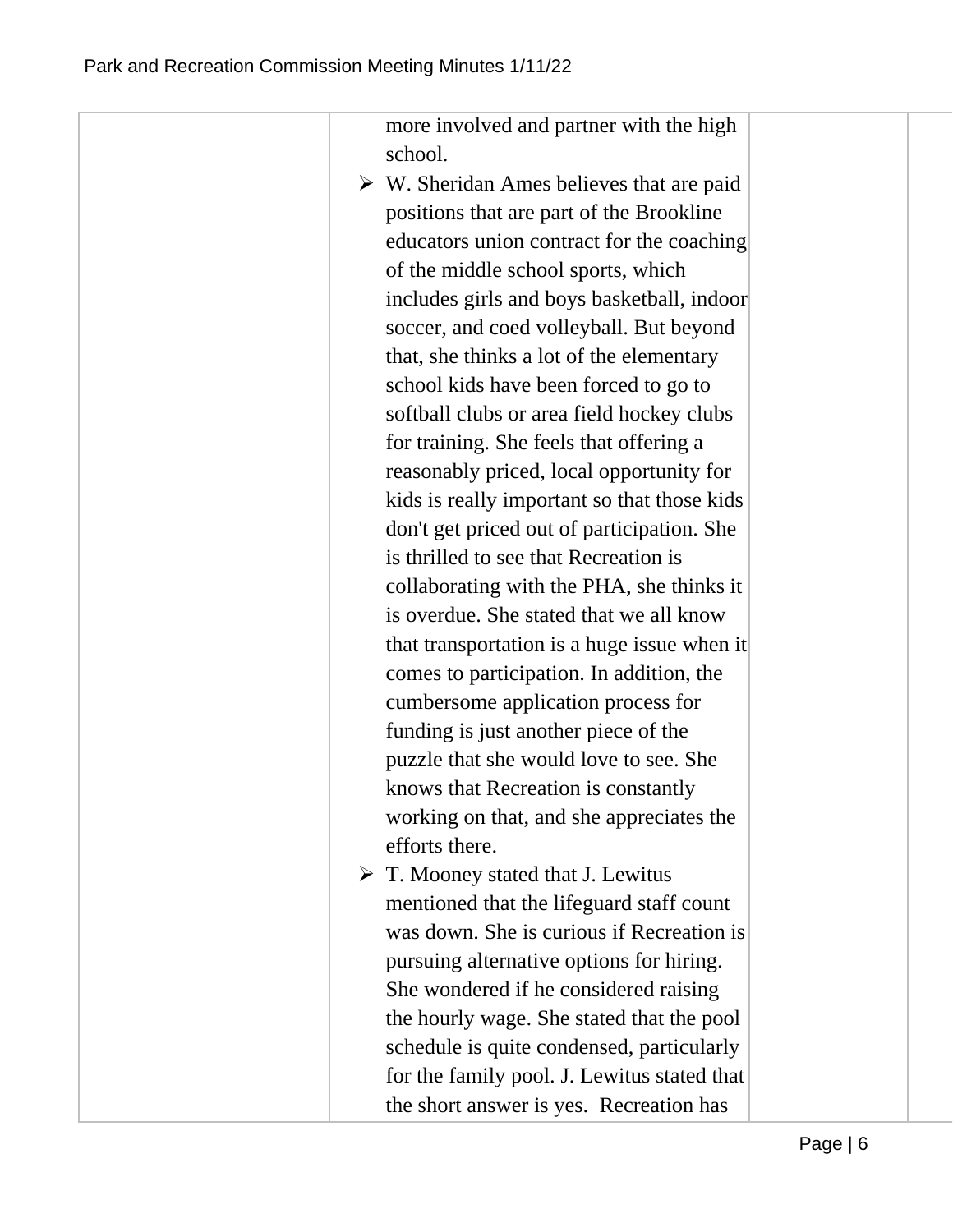raised the starting salary to \$18, which is above the market to get more lifeguards. They are also offering a certification course for anyone who wants to come and become a certified lifeguard. Recreation will pay for the course with a six-month commitment to the pool. They have reached out to local colleges, universities, and have worked with the high school swim team. He has reached out to his colleagues and other recreation departments around the state to see what they have been doing. It's been a massive problem, all avenues are being explored. He stated that during COVID a lot of the certification courses stopped because a big portion is person in-person which they did not do for COVID reasons. He is hearing that a lot of people said well, they're not offering the certification courses I can go to Dunkin Donuts or works in a different sector that pays more with no liability. He stated that the past month has been a little better because college-age students were home, but now they're going back to school. He stated that in terms of the schedule, they are week by week right now because of the lifeguard and staffing scenario.  $\triangleright$  A. Mattison wanted to start by saying how impressed she is with that presentation. She stated that it is a richness that these kinds of programming/programs are offered to the

community. To her, it is deep and varied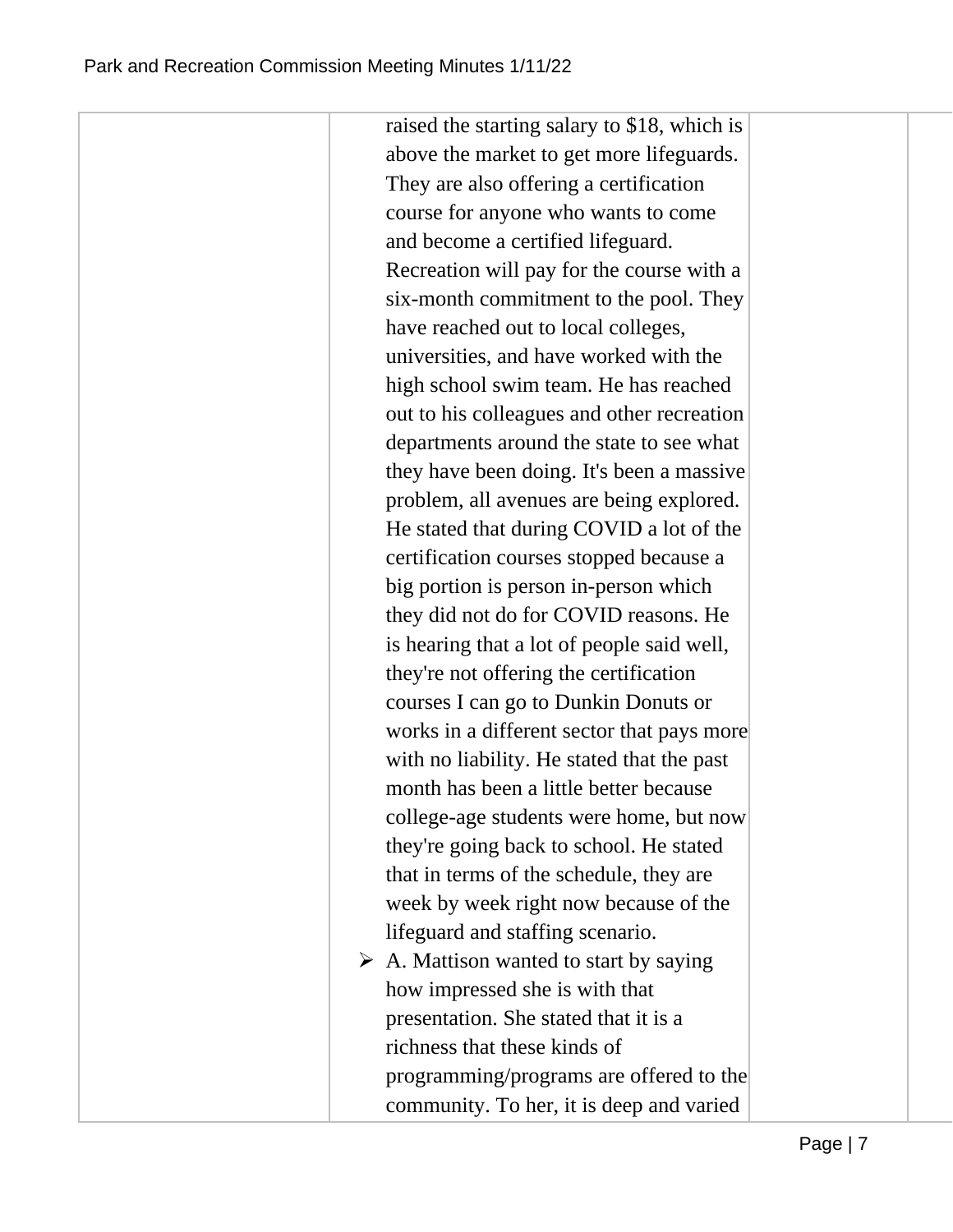|                                                                                                                                                       | and it is just an opportunity for so many<br>different kinds of activities. She wanted<br>to comment on how amazing Stephanie<br>Springer is, she is terrific and she is so<br>impressed with the environmental<br>programming that she has seen. She<br>thinks it is very important to look at<br>these things not only of what we would<br>like to offer but maybe what we might<br>like to be able to do if we had more<br>fields or if we had ideal situations that<br>we don't have. She stated that maybe part<br>of that conversation should always be<br>what we can use that's available from<br>other communities or private resources.<br>She stated that instead of hearing that<br>people are so dissatisfied with the<br>condition of our fields, for example, or<br>that we might have to go to artificial turf,<br>she hopes that we have a full discussion<br>about what is practical to offer. |  |
|-------------------------------------------------------------------------------------------------------------------------------------------------------|------------------------------------------------------------------------------------------------------------------------------------------------------------------------------------------------------------------------------------------------------------------------------------------------------------------------------------------------------------------------------------------------------------------------------------------------------------------------------------------------------------------------------------------------------------------------------------------------------------------------------------------------------------------------------------------------------------------------------------------------------------------------------------------------------------------------------------------------------------------------------------------------------------------|--|
| <b>Select Commissioners and</b><br><b>Members of the</b><br><b>Public for Design review</b><br><b>Committee for</b><br><b>Golf Course Master Plan</b> | J. Lawson stated that tonight we are here<br>to establish the members of the Design<br>Review Committee which would be<br>comprised of four park and recreation<br>commissioners and three members of the<br>public. The members of the public were<br>invited to write letters expressing interest<br>in serving on this committee that will<br>help put together a master plan for the<br>golf course, itself, addressing<br>accessibility, aesthetics, and<br>functionality.<br>J. Bain and J. Lawson discussed the                                                                                                                                                                                                                                                                                                                                                                                           |  |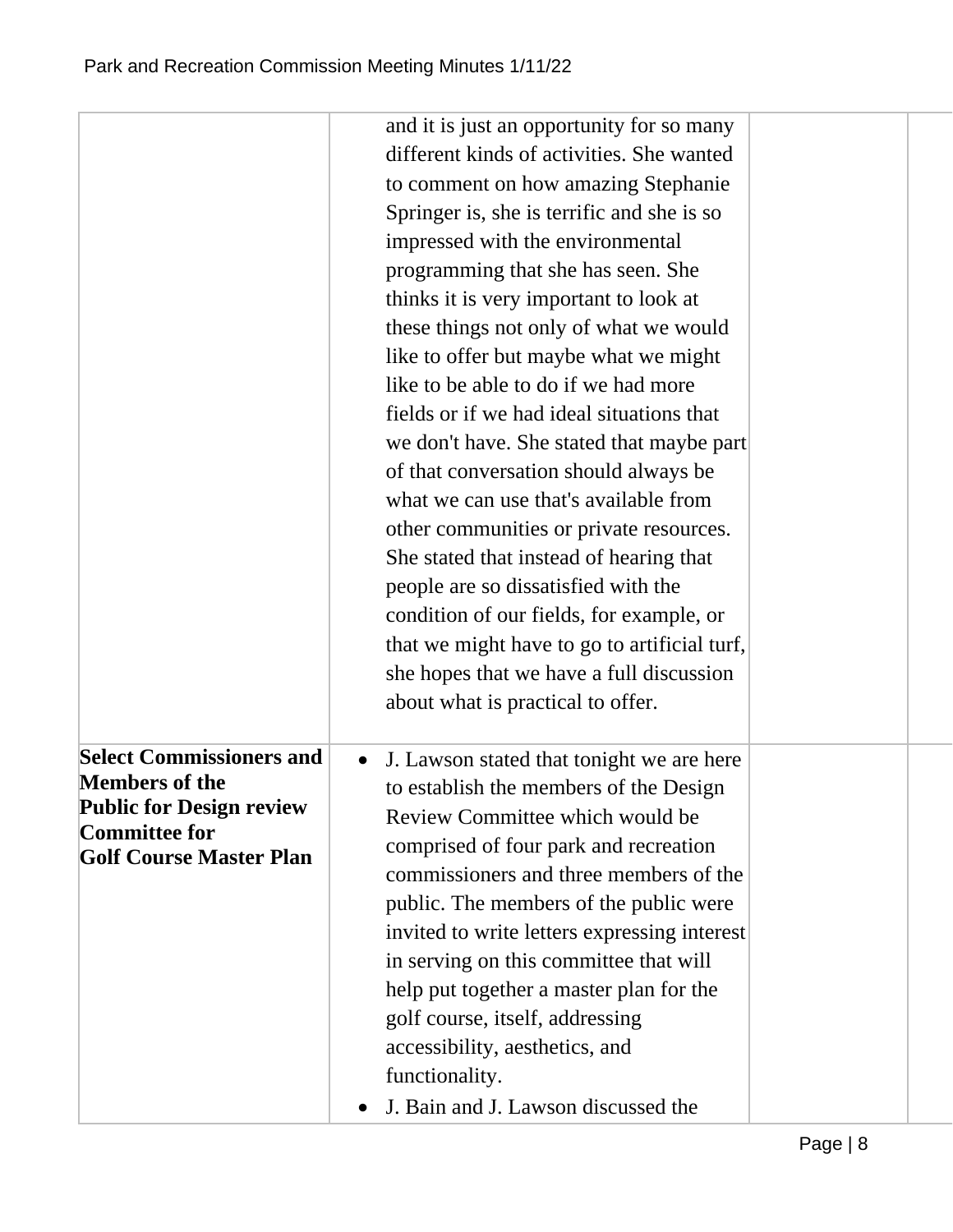| activity up at the golf course this past<br>weekend that brought snow. He<br>discussed the cross-country sledding and<br>skiing that took place at the golf course.<br>John Bain, Theresa Mooney, Antonia<br>$\bullet$<br>Bellalta, and C. Batchelor have agreed to<br>serve on this Golf Course Master Plan<br>Design review Committee.<br>J. Lawson discussed the 4 members of<br>$\bullet$<br>the public that expressed interest in<br>serving on this Design Review<br>Committee. Please find Carol Hillman,<br>Joh Parla, Kevin Holfrorty, and Phillip<br>Bell letters of interest here:<br>• A. Bellalta asked if there were any other<br>letters of interest from direct abutters. J.<br>Lawson stated that the only abutter is<br>John Parla.<br>J. Lawson explained the notification<br>$\bullet$<br>process.<br>J. Bain would like to put forward Carol<br>$\bullet$<br>Hillman, John Parla, and Phillip Bell as<br>the members of the public to serve on the<br>Golf Course Master Plan. This will |  |
|---------------------------------------------------------------------------------------------------------------------------------------------------------------------------------------------------------------------------------------------------------------------------------------------------------------------------------------------------------------------------------------------------------------------------------------------------------------------------------------------------------------------------------------------------------------------------------------------------------------------------------------------------------------------------------------------------------------------------------------------------------------------------------------------------------------------------------------------------------------------------------------------------------------------------------------------------------------------------------------------------------------|--|
| require a vote from the Commission.<br>N. O'Connor stated that she agrees with<br>$\bullet$<br>J. Bain's assessment, it seems like a good<br>makeup of folks to her.                                                                                                                                                                                                                                                                                                                                                                                                                                                                                                                                                                                                                                                                                                                                                                                                                                          |  |
| J. Bain moved to appoint Carol Hillman,<br>John Parla, and Phillip Bell to serve as<br>the members of the public on the Golf<br><b>Course Master Plan Committee.</b><br>Seconded by N. O'Connor. A roll call<br>vote was taken. All in favor.                                                                                                                                                                                                                                                                                                                                                                                                                                                                                                                                                                                                                                                                                                                                                                 |  |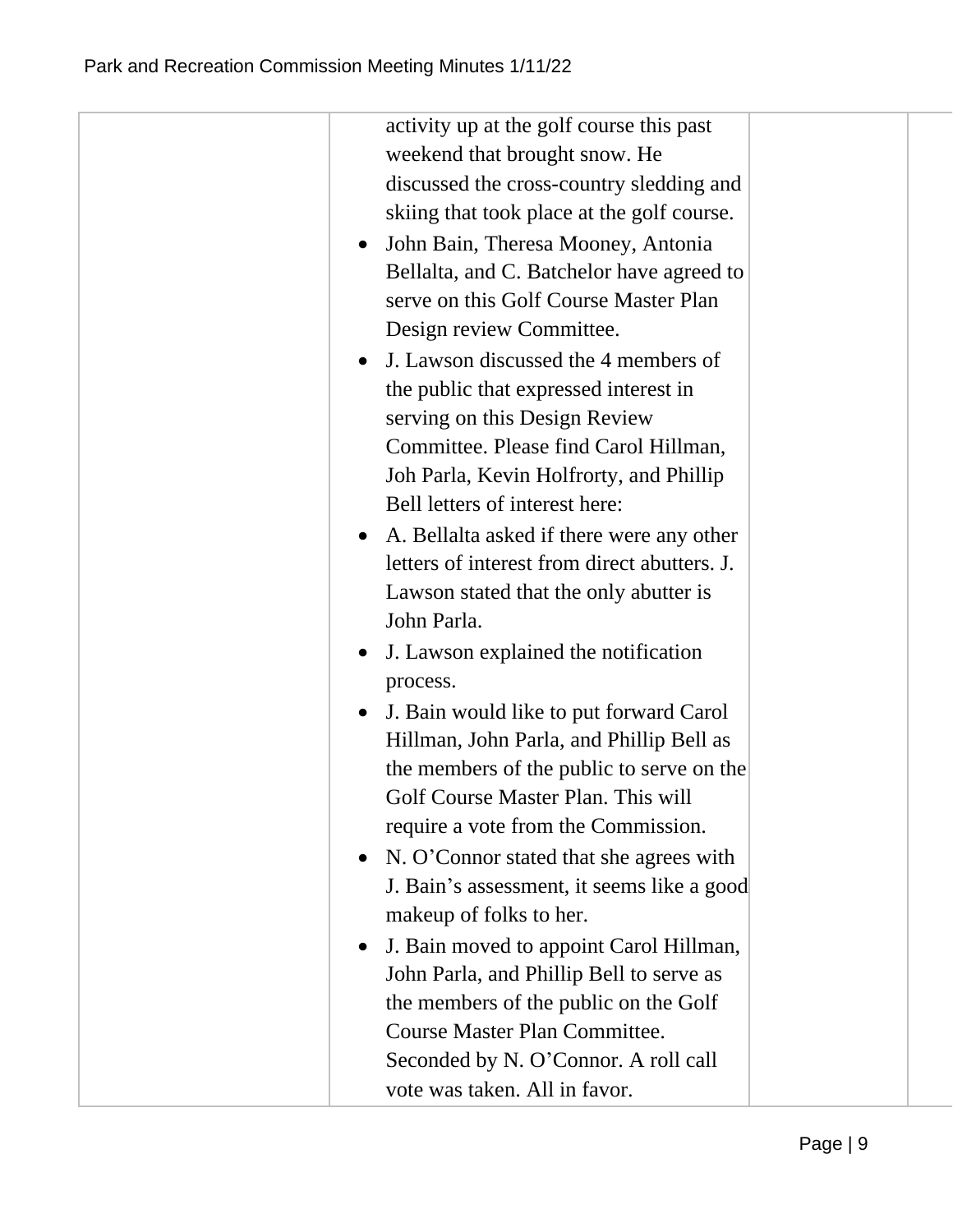| <b>Punch Bowl Outdoor</b>      | A. Vecchio stated that as a refresher for |
|--------------------------------|-------------------------------------------|
| <b>Dining Permit Extension</b> | the commissioners, this agenda item was   |
|                                | brought up under new business at last     |
|                                | month's meeting. Punch Bowl was           |
|                                | looking for an extension to their outdoor |
|                                | dining permit along River Road, and the   |
|                                | Commissioners asked for a little bit more |
|                                | information. A. Vecchio stated that 48    |
|                                | outdoor seats were issued for the         |
|                                | sidewalk or parking lane. There was one   |
|                                | issue for a roadway, and that was         |
|                                | Punchbowl on River Road. Also,            |
|                                | Healthworks was allowed to set up an      |
|                                | outside tent for classes in the Babcock   |
|                                | Street lot. This was all part of the      |
|                                | response to COVID: getting people         |
|                                | outdoors and trying to support businesses |
|                                | to be able to bounce back from            |
|                                | everything that's occurred with the       |
|                                | pandemic. She stated that 17 of those     |
|                                | sidewalk parking lane locations opted to  |
|                                | remain open through the winter months,    |
|                                | which was classified as through March     |
|                                | 31, 2022. Later this year, those spaces   |
|                                | will be under the purview of what are     |
|                                | now outdoor dining regulations, which     |
|                                | have been established by the Select       |
|                                | Board based on the success of the         |
|                                | programs in 2020 and 2021. She knows      |
|                                | that other questions that were asked were |
|                                | how much revenue has been generated       |
|                                | by this and where's that revenue being    |
|                                | used. She stated that there hasn't been   |
|                                | any revenue generated. This was a         |
|                                | COVID response measure by the town to     |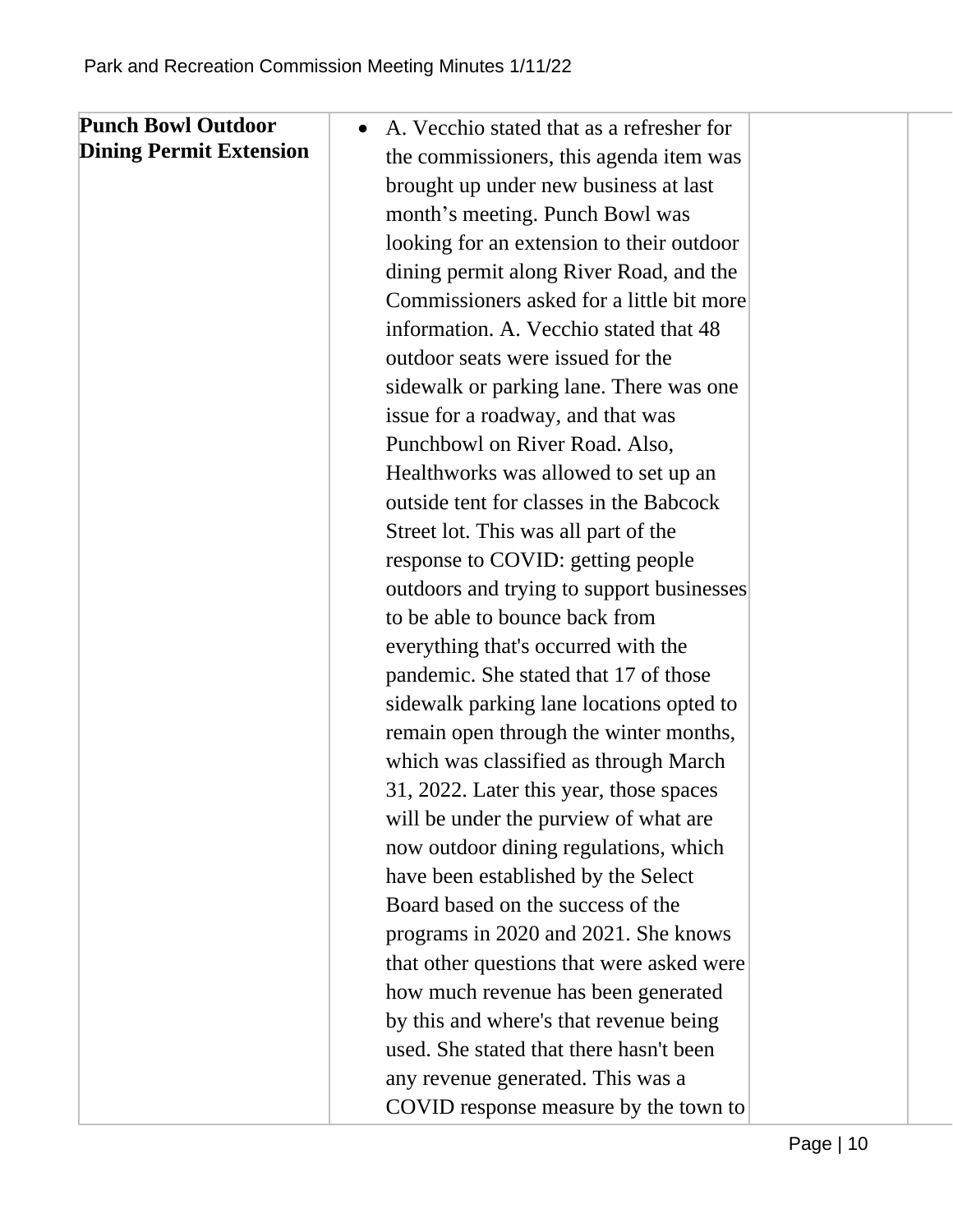help support local businesses. She stated that moving forward effective March 31st, there will be a fee for either an annual permit on the street, a seasonal permit on the street, an annual permit for sidewalk or a seasonal permit for the sidewalk. She stated that the Parks and Recreation Commission does have jurisdiction over River Road. It is her understanding that those special case permits will be thought about collectively in terms of what the policy is moving forward. She thinks that there would be a larger public process around what happens with that. She stated that tonight we are just talking about a temporary extension. Thus far, their outdoor dining permit did end on December 31st. DPW, fire, and police have all permitted that road to remain closed mostly because it would have been more confusing to people and probably cause more accidents if it had re-opened to cars. If the special use permit doesn't get approved by Parks and Recreation Commission, Transportation Board, and Select Board moving forward, then that road would be opened back up to traffic. She wanted to remind folks to think about this as a special use permit. She is going to propose through November 15, 2022, which is the end of the outdoor dining season for this year. • Jennifer Ziskin addressed the

Commission. She is the owner of La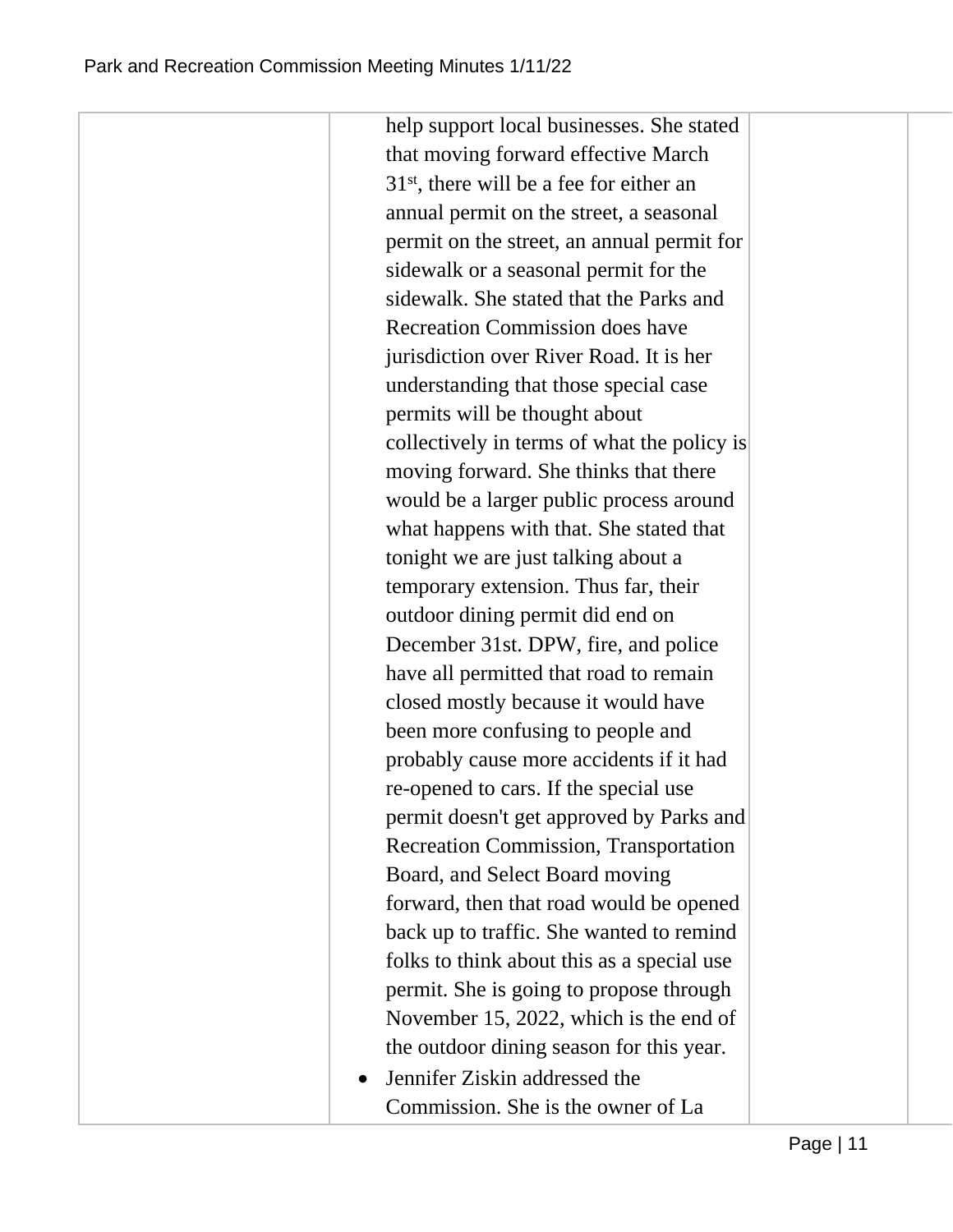Mora- she has been in Brookline for over 18 years. She and her husband opened the Punch Bowl in April in the new Hilton Garden Inn. They tried to get outdoor dining at Lamora but it wasn't possible (it is a state highway). She discussed how her other restaurants have suffered during the pandemic. She discussed how outdoor dining has saved one of her restaurants. She stated she is trying to be as creative as possible to keep the businesses alive. She had signed on with the Hilton Garden Inn before the pandemic hit. The Claremont Corporation is a family-owned development company and has been an incredible partner. She stated that she would have never opened a restaurant during the pandemic, but they have been so easy to work with. She stated that River Road was closed with the building of the hotel for a couple of years, and as a result, people developed different traffic habits. It dawned on her that the outdoor space of River Road would be a great place to be able to have outdoor dining. It has been game-changing for the Punch Bowl. There is no way the Punch Bowl would have survived the summer without having the outdoor patio. There is a third-floor Terrace at Punch Bowl and the hotel but it's very tricky to use for dining because it's on the third floor and it's very hard to have kitchen access there. There can't be any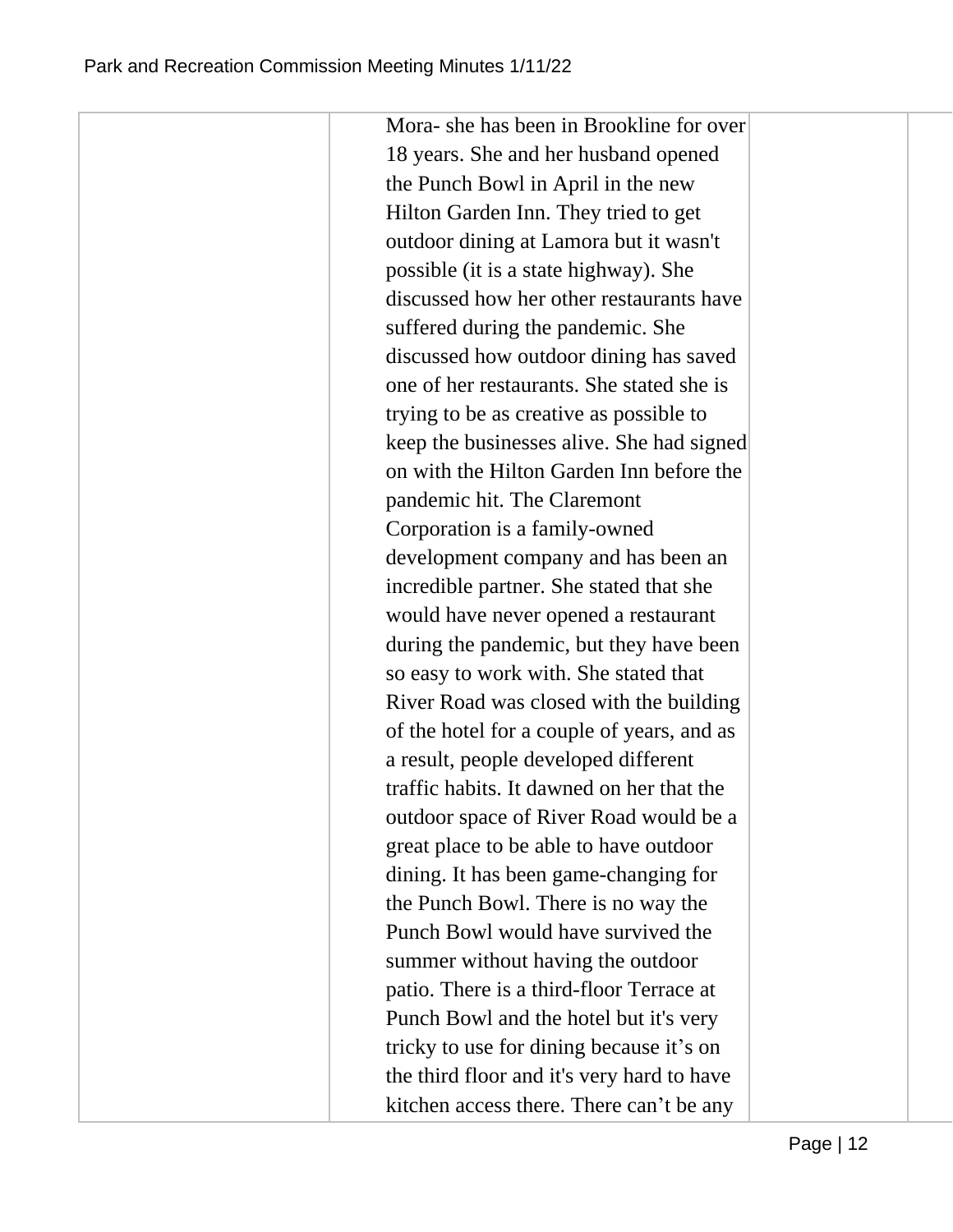propane up there unless you build in gas lines. She stated that the outdoor dining has been game-changing and she is so appreciative to the Town of Brookline for allowing the Punch Bowl to be able to utilize River Road. She stated that none of her restaurants would be alive without community support. She thanked several Brookline Staff members for all their help. • J. Ziskin showed the Commission some pictures of the outside space. She stated that they have been really lucky to have River Road and all of the neighbors along River Road. She stated that when this presentation was given back in March, she had letters from all the neighbors and hotels, which were extremely supportive. She discussed how outdoor dining has provided a much safer environment. She feels that this outdoor dining has beautified things. It is right on the Emerald Necklace, so different people have biked by, seen the outdoor space, and have come to the restaurant because of that. There is a small patio that can be utilized outside of the River Road accessibility, but River Road does create this wide-open space for Punch Bowl. She feels that it adds to the community as well. Signs have been made because the hotel agreed to put up some different amenities for the public and she feels that the closing of River Road and utilizing it for outdoor dining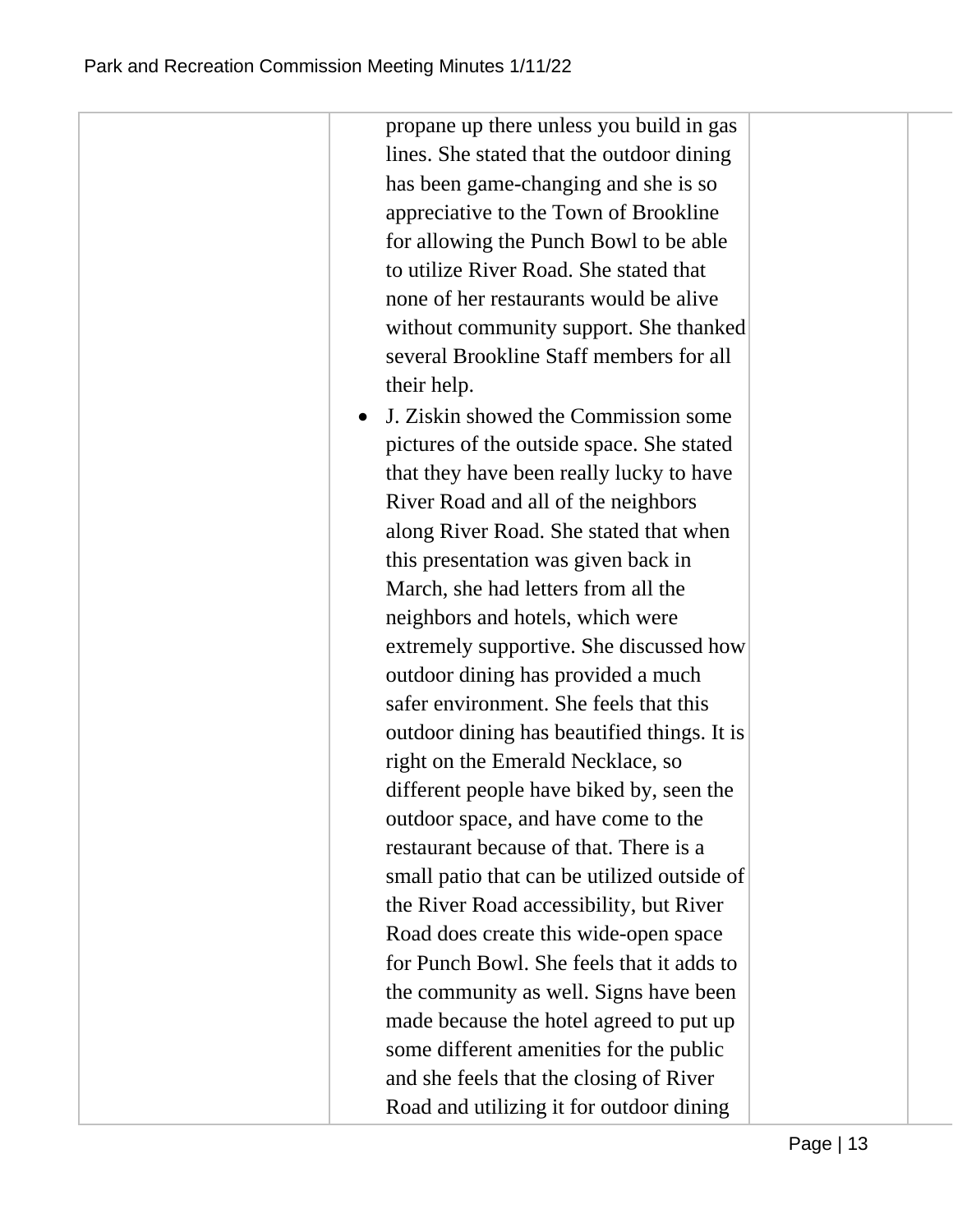have prompted more awareness of these amenities. There is a bike fixing station, a water fountain, and the creation of public seating. There has also been an addition of being able to use the restroom at the hotel. J. Ziskin showed the Commission a view from the third-floor terrace that shows how beautiful the dining experience is for the outside and the community. She feels that the outdoor dining is extremely beneficial to the restaurant, but it also really beautifies the back of River Road. She stated that having outdoor space and parks for people to come and meet and congregate is important. The Punch Bowl loves hosting community gatherings and she looks forward to being creative and thinking about some of these different events that Punch Bowl can do with the community as well. • C. Batchelor stated that she has biked along the area and stopped for coffee. She asked J. Ziskin if there would be any outside seating if she lost the use of

River Road. J. Ziskin stated that she would have about five to seven tables scrunched up on the patio right outside the door. However, the use of River Road quadruples the space. A. Vecchio and C. Batchelor discussed how the current permit does not have fees. The extension that's being proposed would be for the remainder of the outdoor dining season through November 15, 2022, and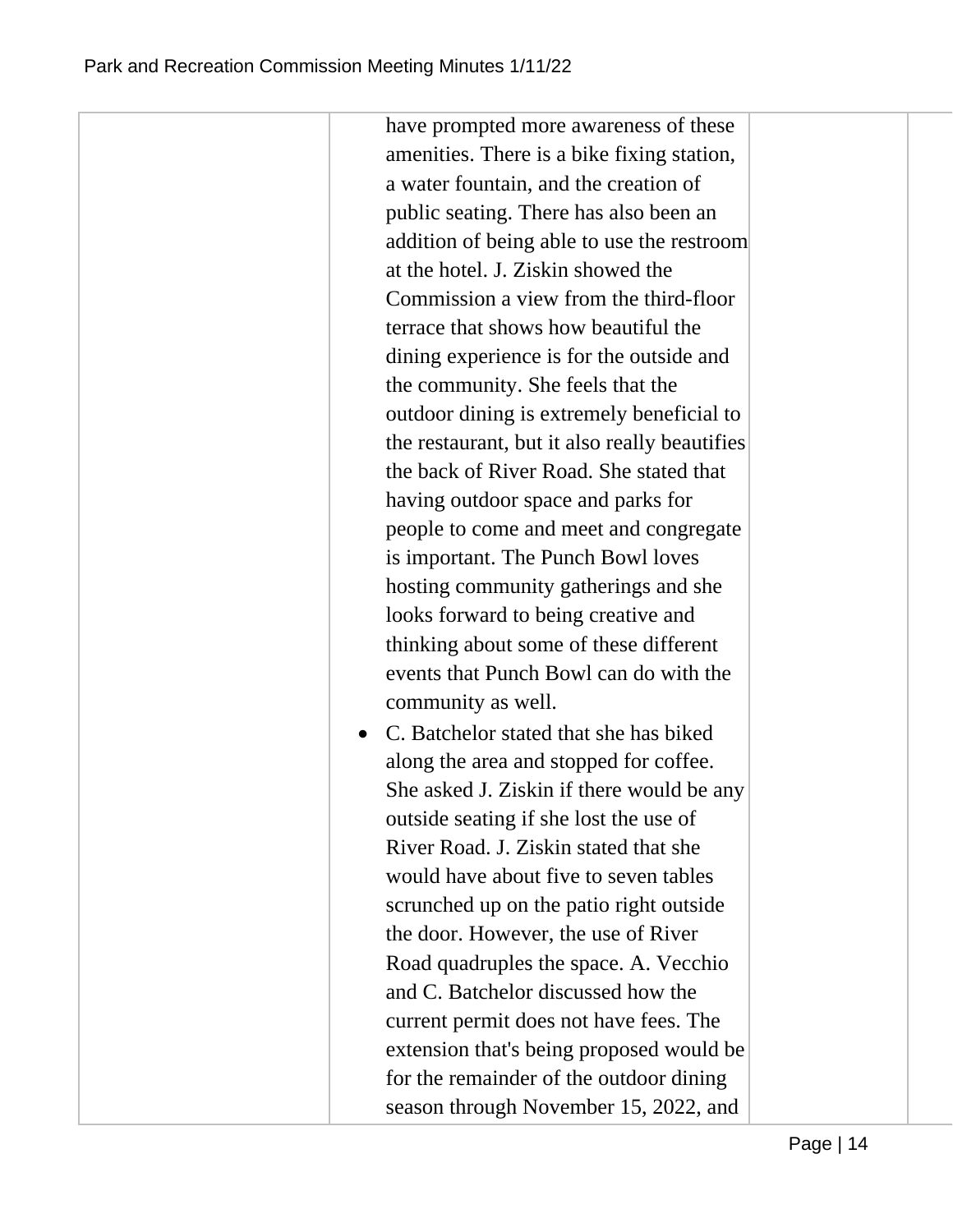then the plan by that point, based on her discussions with the Planning Department, staff, and DPW is that there will be some process in place for people to weigh in on what the long term use of River Road looks like. It's about more than just the Punch Bowl restaurant and their use of it. Also, to think about the possibility of figuring out what that fee should be for the permit and then figure out how that would that fee be used. Since this location is the only one that falls under the Park and Recreation Commission jurisdiction, she feels that it would be appropriate to consider how any funds raised are going back to support the park itself and support some of the maintenance around the grounds itself as well. C. Batchelor and A. Vecchio discussed how the transportation board will take a closer look at the transportation side of things if this road were to open back up to traffic. • N. O'Connor stated that November 22<sup>nd</sup> does not seem like a temporary permit to her. She stated that it's 11 and a half months which seems like a lot. A. Vecchio stated that there is no fee established for this particular situation. There are five special cases for outdoor dining permits, this being one of them, where the permit fees that have been established by the Select Board are not applicable in this case. It would require those fees to be established and she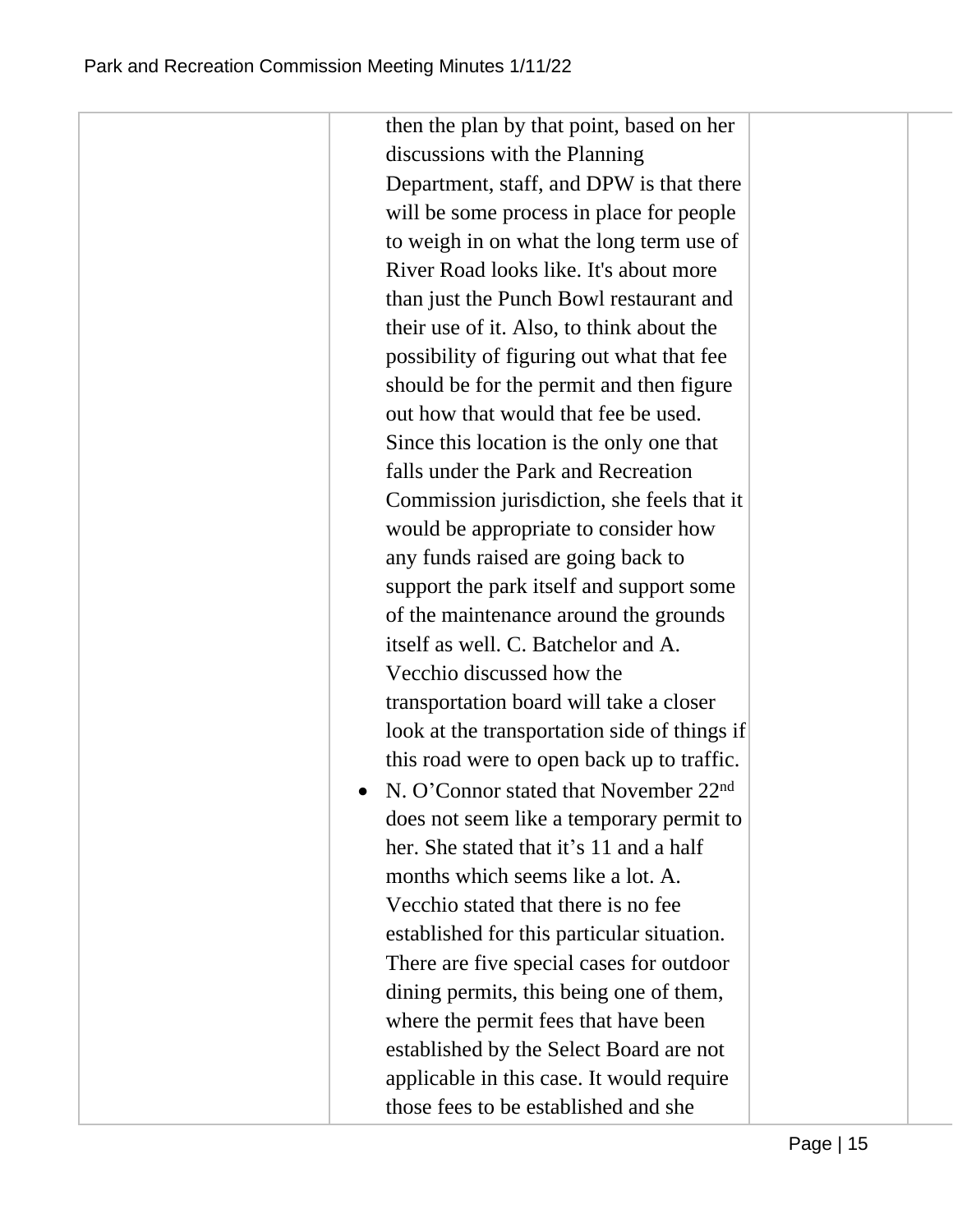believes those fees go into place for those sidewalk and parking space outdoor dining effective April 1, 2022, because they are established. She thinks the concern by the planning staff and transportation staff is that it will not be established for these special case scenarios by April  $1<sup>st</sup>$ , especially if they wanted to do a longer and more visionary public planning process. This is where the suggestion arises of getting through the outdoor dining season of November 15, 2022. At that point, there will be a fee structure in place, there will be an understanding of what the public wants to use this space for, and there will be a proposal as to where those funds can be used. N. O'Connor stated that to her it seems like a very long time. To her, it is quasi-parkland and under our jurisdiction. She knows that the restaurants have been helping a lot of people out in terms of outdoor dining and providing meals/ takeout. She is unsure what to do with the whole thing. J. Bain stated that 11 months is a long time without a fee. J. Bain and J. Ziskin discussed the contributions/ work she has done with other organizations in town. He would support this extension.

 A. Vecchio stated that this parkland is being used as a road that people drove over so it was not being used as a park in the typical sense. She stated that if the Commission is reluctant to approve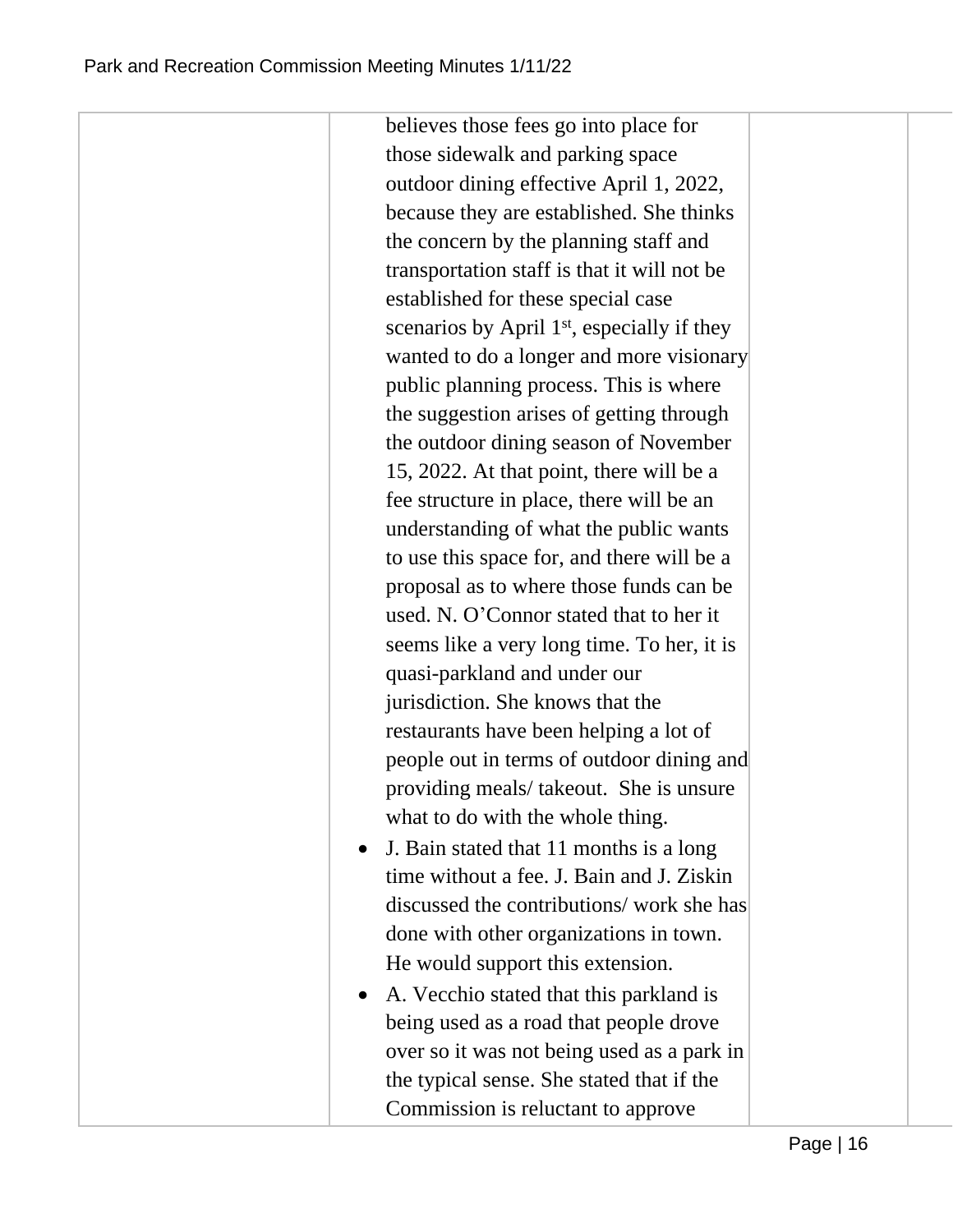through November  $15<sup>th</sup>$ , it will put additional stress on staff who have to develop this new policy and regulations. The extension for Punch Bowl could go until the end of March and then at the end of March if the policy is not drafted, this would move to an open road and there would be cars going through there again until we were able to figure out the other plan W. Sheridan Ames thanked Jennifer for not only the presentation, but for bringing a well-loved family restaurant to Brookline. She would say as a parent of three kids who are actively involved in sports and recreation in Brookline, that La Morra never once said no to an ask of a gift certificate or contribution to a silent auction. She realized this new project is ambitious and it's a heartbreaking story of what restaurants, in general, are going through right now. She personally fully supports extending this until November 15 of 2022. She stated that if we need to create another subcommittee to consider how to use this space, she knows it will not going to be completed by March. She would love to see if we could sort of form a group to look at this space if it's not a road and maybe look at it as a shared space post-November 15<sup>th</sup>. It could be a pocket park or an interesting vibrant community space that coexists with a restaurant that also serves the public. She understands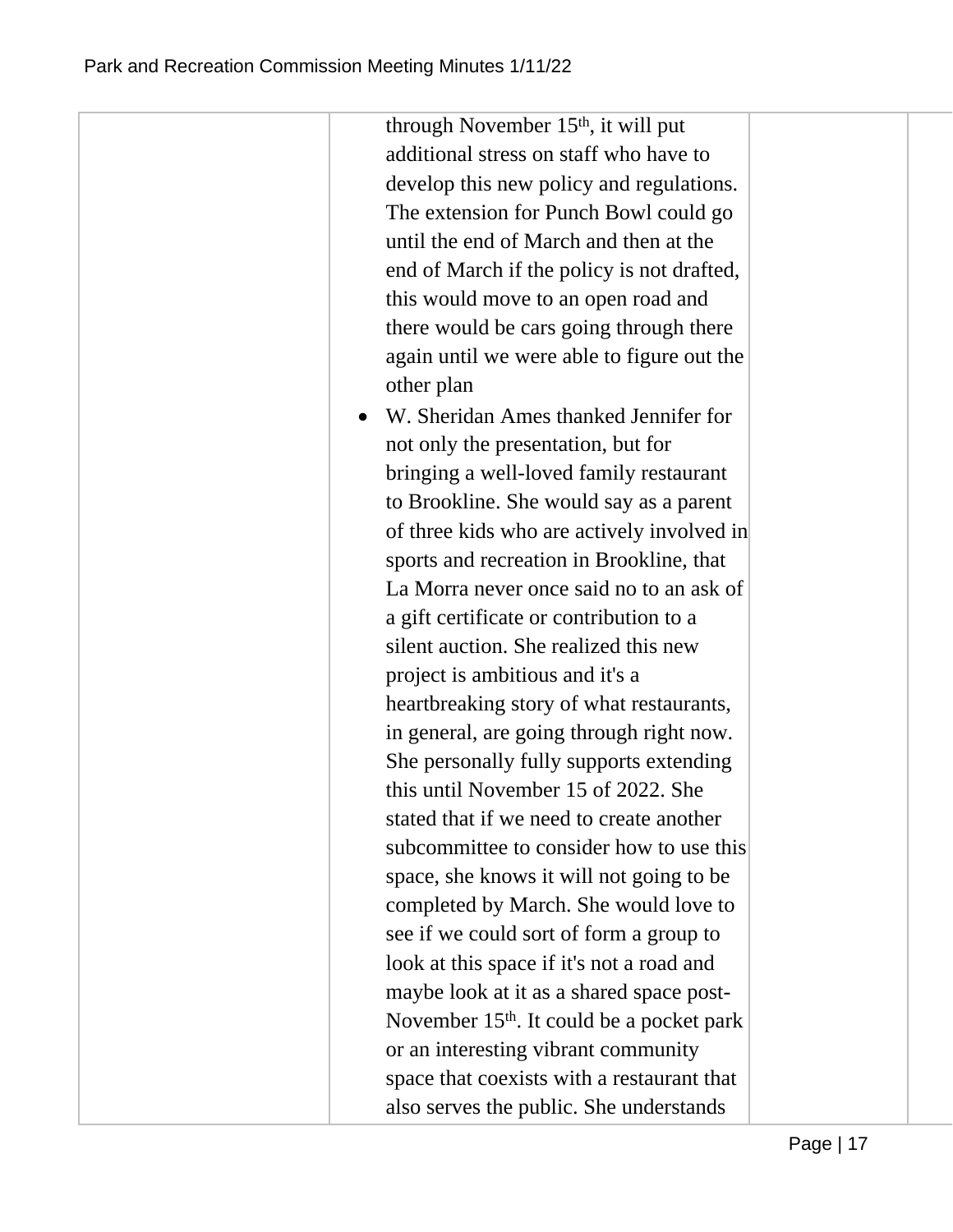that Alexandra's staff is also stretched thin, but doesn't see why we would turn this back into a road and then decide we want it as a park. She thinks it's a lost opportunity, both for the restaurant and for parks and open space if we do that.

 A. Bellalta stated that she has personally benefited from the Punch Bowl and La Morra; just living in this neighborhood she sees how much they have done for the community. Also, she thinks the pandemic is a game-changer right now with all the policies and everyone is helping each other out to survive. She feels that this restaurant is a tremendous asset to the town. It's always busy and she discussed her son's rehearsal dinner she had. She agrees with W. Sheridan Ames that having another decision that fast by March is not possible and she doesn't want to make any crazy changes. She stated that while going through the design process of the hotel, everyone wanted this restaurant to be accessible to the larger community and she thinks this is done that much better than if it just had five tables on the sidewalk. She would fully support extending it till November. She would make one suggestion to Jennifer, she thinks that the public amenities seem hidden, and she would like Jennifer to think about that and make the restaurant and public space a mix. J. Ziskin wanted to stress that we want it to be a community space.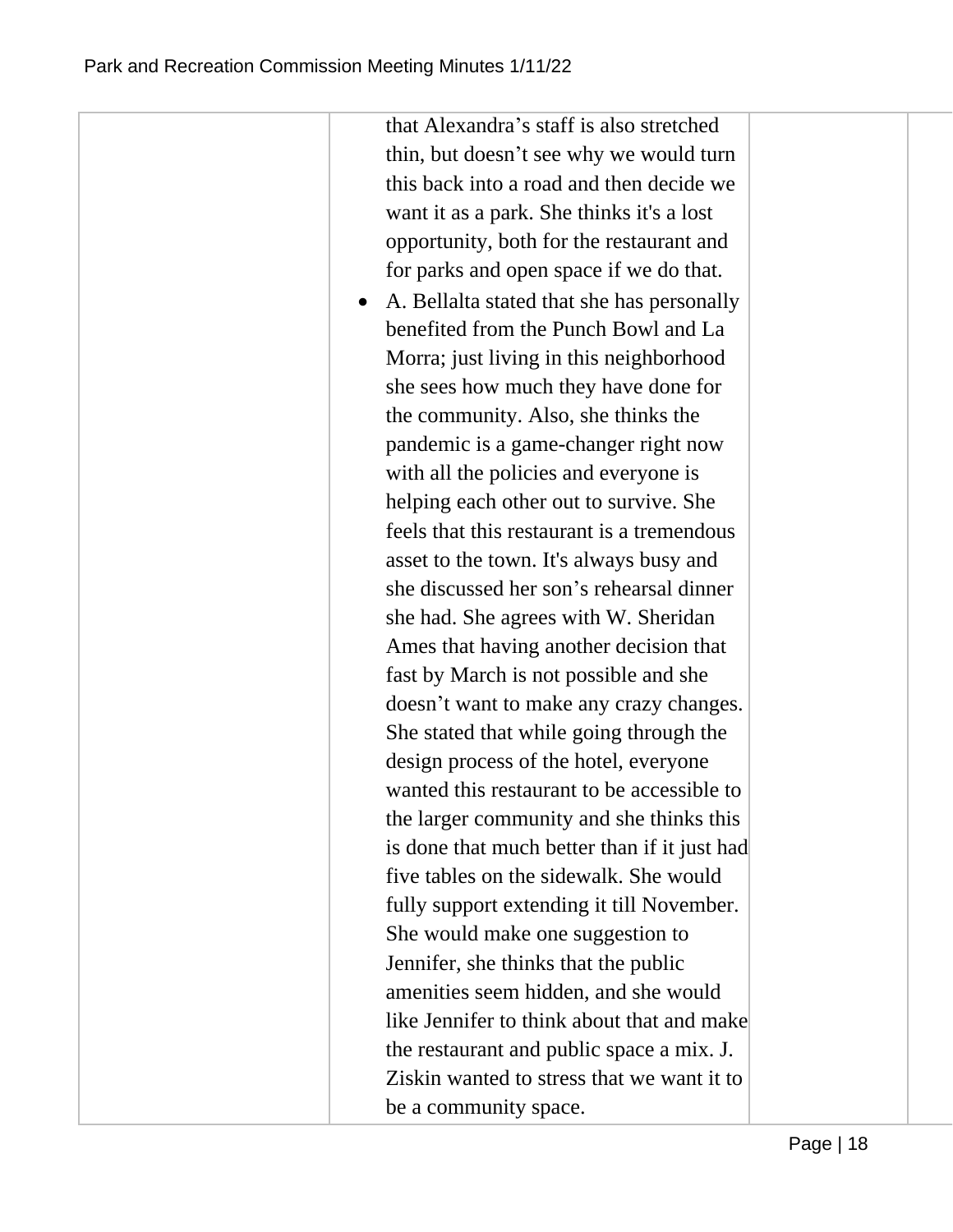| N. O'Connor stated that November just        |  |
|----------------------------------------------|--|
| seems so very far away. She is not           |  |
| looking for tons of work or another          |  |
| subcommittee but wants to acknowledge        |  |
| that this is something new that was born     |  |
| out of COVID. She stated that economic       |  |
| development has been great in helping        |  |
| local businesses. She is unsure of what to   |  |
| do but wants to think outside the box and    |  |
| have it makes sense. She understands         |  |
| nobody has time but that's not a good        |  |
| excuse either. She would love to see it      |  |
| not be a road and it sounds like Jennifer    |  |
| would be interested in other activities      |  |
| potentially to go on there. She wants to     |  |
| make it community-based on some level        |  |
| on some days. She wonders if we are          |  |
| thinking that fees won't be charged until    |  |
| after November 2022. A. Vecchio stated       |  |
| that if that's the vote that we take tonight |  |
| and it is approved, then yes, the permit     |  |
| would be extended through November           |  |
| 2022. She would strongly encourage the       |  |
| commission to come to some resolution        |  |
| even if it is short-term on this evening.    |  |
| She stated that in all likelihood there      |  |
| would be a gap in what would be              |  |
| accomplished before then, but at least       |  |
| that would provide some resolution for       |  |
| Jennifer and the business to continue for    |  |
| the next few months and use that space       |  |
| that currently isn't being used and has      |  |
| been closed to cars.                         |  |
| Databalan atata di that it is no             |  |

 C. Batchelor stated that it is really important that we study things quite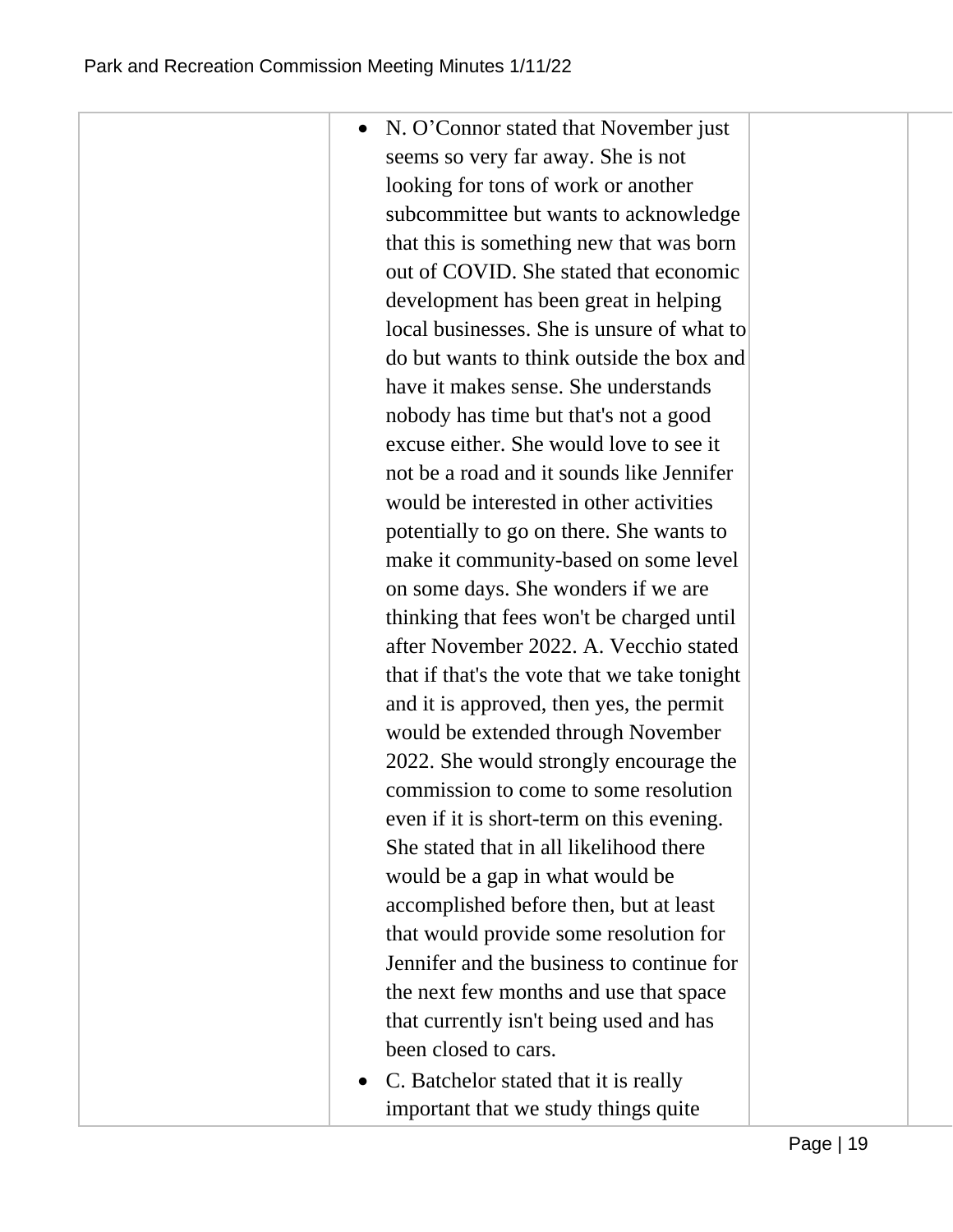| carefully to know what the value of this     |
|----------------------------------------------|
| land is, what we should charge, how it       |
| should be handled, how it supports the       |
| bike path and the amenities that the hotel   |
| promised. She doesn't see this happening     |
| before July or August and also no one        |
| knows what is happening with COVID.          |
| She is in support of extending the           |
| permission without a fee until November      |
| and then hopefully by then all the           |
| parameters have been studied and a           |
| reasonable and equitable fee is              |
| established. She stated that there's very    |
| little wear and tear as running a            |
| restaurant on a paved surface. She would     |
| support it as it's currently proposed.       |
| J. Bain and A. Vecchio discussed how         |
| the Select Board has not made any            |
| decision on this special case for the        |
| Punch Bowl, but for anything that is         |
| outdoor dining on the sidewalks or in the    |
| parking spaces they have come up with a      |
| structure, a fee, and are supportive of      |
| expanding that.                              |
| A. Bellalta suggested having a midway        |
| point if people feel that November is too    |
| far away. N. O'Connor stated that she        |
| would be happy to look at it in July and     |
| then potentially push it off another         |
| quarter, with the option to keep on          |
| working on it or begin working on it. It     |
| sounds like nobody has the time for her.     |
| She is sympathetic to all sides and she is   |
| unsure of what the answer is. She just       |
| feels that we need to start looking at this. |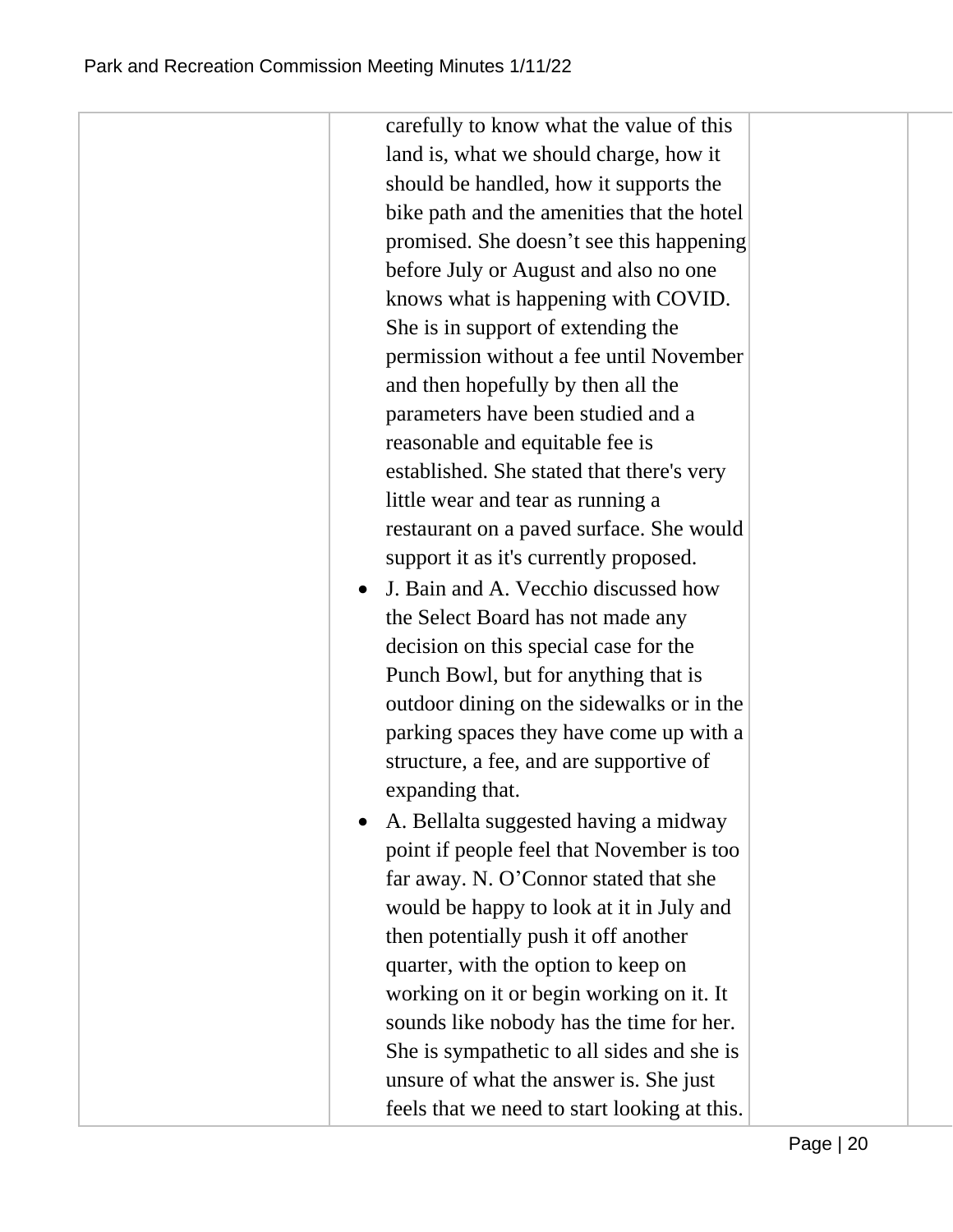| A. Bellalta agrees and feels that the area  |  |
|---------------------------------------------|--|
| is better served as a public amenity than   |  |
| being crammed up against the building       |  |
| with five tables. She stated that during    |  |
| the design review, that was so much         |  |
| about the traffic coming and going from     |  |
| the building, and with a little sidewalk it |  |
| never felt like the right outdoor           |  |
| restaurant amenity for your Brookline.      |  |
| She understands that there are some         |  |
| concerns about parkland and fees, but as    |  |
| a designer, she would push for providing    |  |
| a real space that benefits both Punch       |  |
| Bowl, the hotel, and parkland.              |  |
| W. Sheridan Ames stated that it seems       |  |
| like there are two issues here. The         |  |
| Commission could take a vote to extend      |  |
| the use of this space till November 15,     |  |
| 2022, or we could also take a vote to       |  |
| extend the permit until November 15,        |  |
| 2022, but reserve the right to revisit the  |  |
| possible institution of a permit fee        |  |
| beginning next month. She thinks that       |  |
| the bigger picture is not only about the    |  |
| permit, it's how do we as a Park and        |  |
| Recreation Commission in town want to       |  |
| potentially use that space. It may not be   |  |
| for a restaurant. It could be a pocket/     |  |
| joint space, or even an art exhibit that is |  |
| done along the river. She would be          |  |
| comfortable personally making a motion      |  |
| to extend a no-fee permit to November       |  |
| 15, 2022. She would also feel               |  |
| comfortable extending the permit to         |  |
| Punch Bowl through that time, but at a      |  |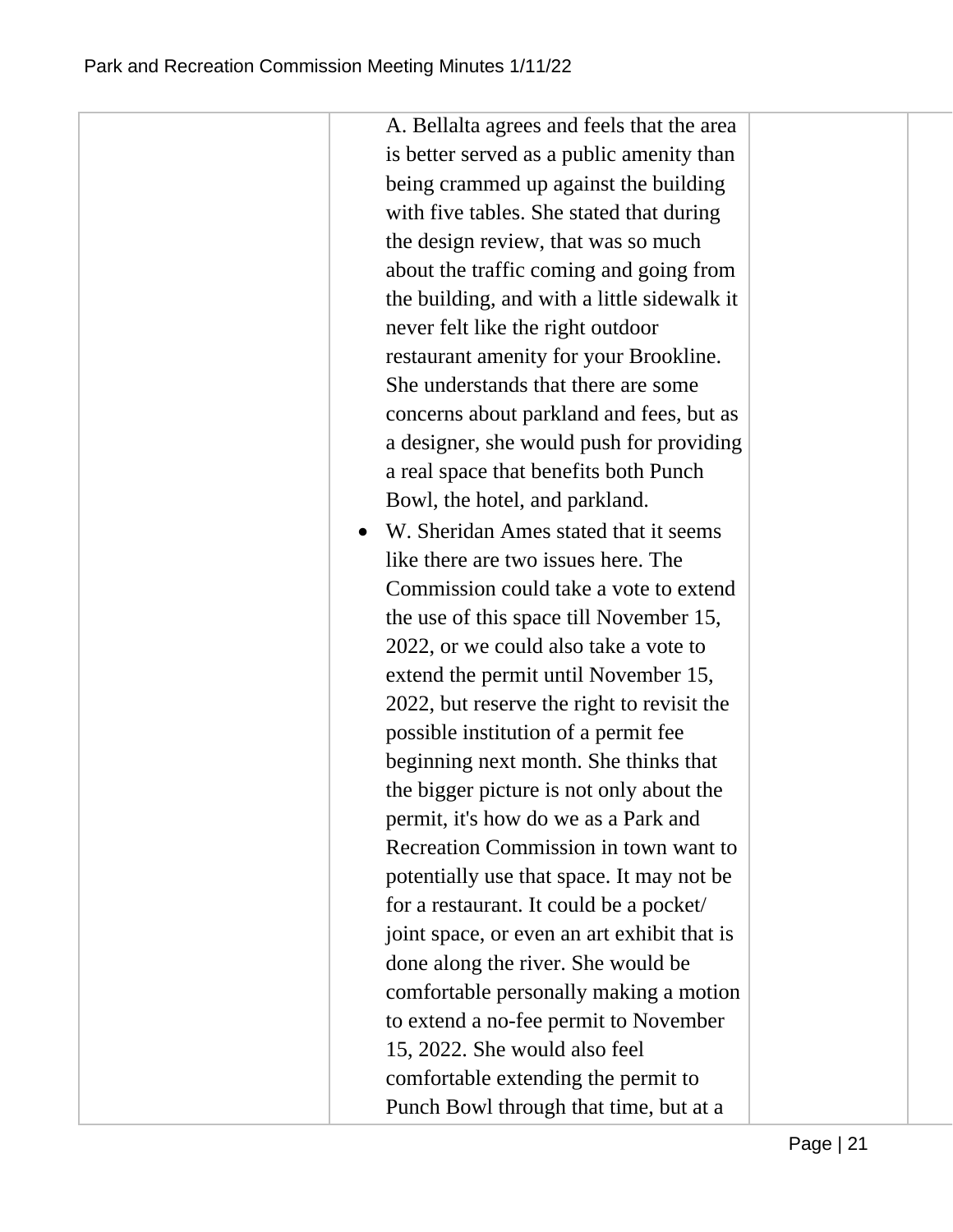halfway point revisiting the potential for fees. This way they know they can use the space through November but fees might be instituted at some point along the way. W. Sheridan Ames made a motion to approve the extension of the outdoor dining permit at Punchbowl through November 15, 2022, without a fee. Seconded by C. Batchelor • C. Batchelor likes extending it to November and likes what W. Sheridan Ames said about we may not want it to be a restaurant. She is in favor of extending it to November 15<sup>th</sup>, but during that time when Punch Bowl has the right use of it, they need to understand that during that time the Town will be studying the use of the space. A. Vecchio wanted to clarify that is one hundred percent what the Town is saying would happen, during that time while they are using this space and people are enjoying it both all town boards and the various Commission would have to go through, draft the language and it would go through each of those for a public hearing for public comment. Then a determination would be made before that November deadline. That amount of time is allowing that public process and staff process to occur. A. Mattison stated that she is in support of the restaurant. She does think that it is a little unfair to the other restaurants in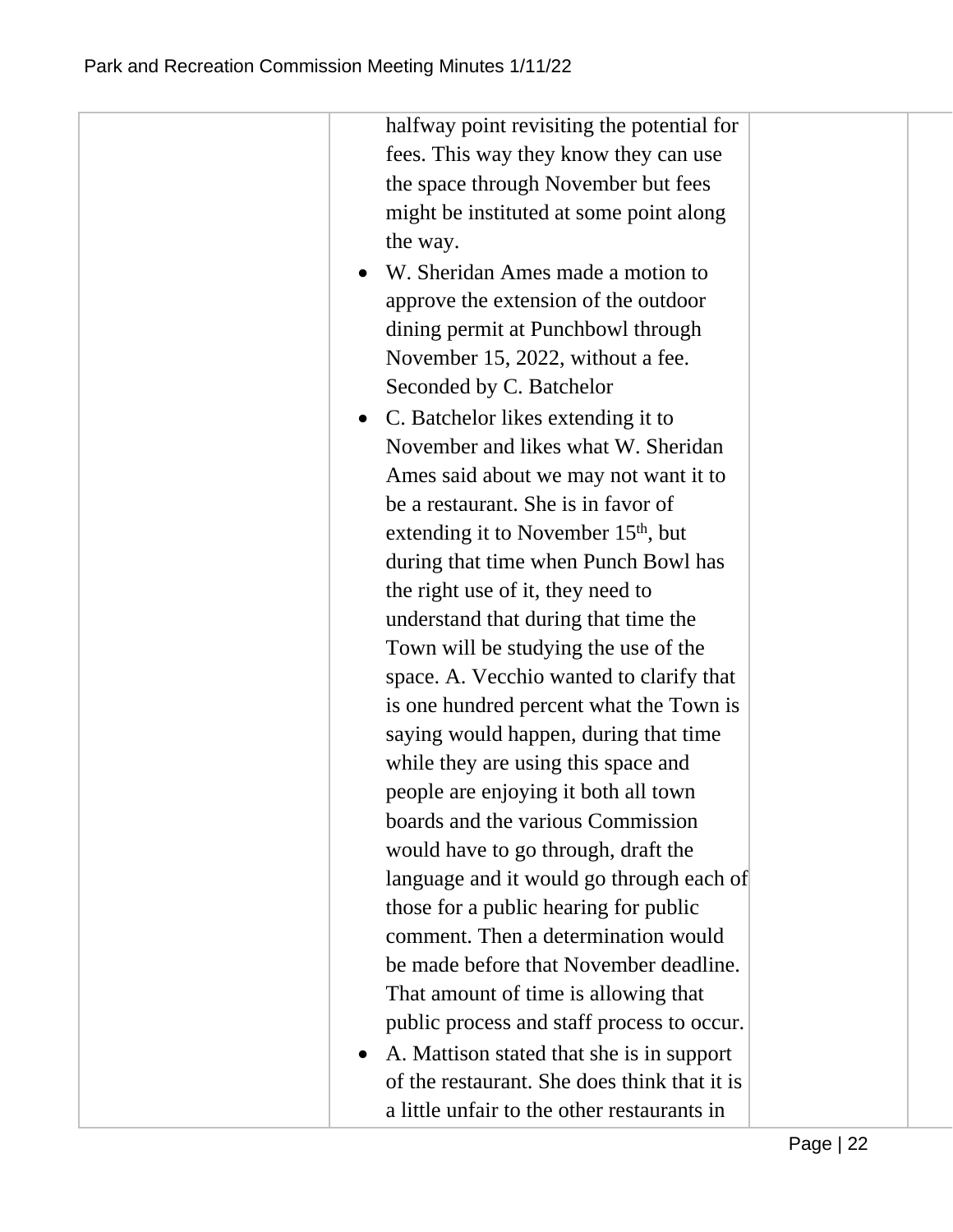|           | Brookline for them to have to start            |  |
|-----------|------------------------------------------------|--|
|           | paying a fee. It doesn't seem right for        |  |
|           | some restaurants not to have to pay a fee      |  |
|           | to operate on town land. She doesn't           |  |
|           | understand why the Park and Recreation         |  |
|           | Commission can't assess a fee over the         |  |
|           | summer and still be doing long-term            |  |
|           | planning to look at best uses. She does        |  |
|           | empathize with this awful situation for        |  |
|           | restaurants during COVID, but at the           |  |
|           | same time is very protective of parkland.      |  |
|           | She was part of the hotel planning and in      |  |
|           | her opinion, to some degree, she does not      |  |
|           | think that the hotel has kept up its end of    |  |
|           | the bargain as well as it commitments it       |  |
|           | made to the community.                         |  |
|           | N. O'Connor would like to offer an             |  |
|           | amendment that we consider some sort           |  |
|           | of a fee as of July 1, 2022, having the        |  |
|           | ability to be there through the end of the     |  |
|           | year but charging a fee July 1 <sup>st</sup> . |  |
| $\bullet$ | W. Sheridan Ames seconded N.                   |  |
|           | O'Connor's amendment to her motion to          |  |
|           | revisit the potential fee for the permit       |  |
|           | beginning July 1 till the end of the permit    |  |
|           | on November 15, 2022.                          |  |
|           | N. O'Connor stated that if the motion          |  |
|           | fails then it goes back to the original        |  |
|           | motion. A roll call vote was taken.            |  |
|           | W. Sheridan Ames-Yes                           |  |
|           | A. Bellalta-No                                 |  |
|           | T. Mooney- No                                  |  |
|           | J. Pan-Absent                                  |  |
|           | C. Batchelor-No                                |  |
|           | N. O'Connor-Yes                                |  |
|           | J. Bain-No                                     |  |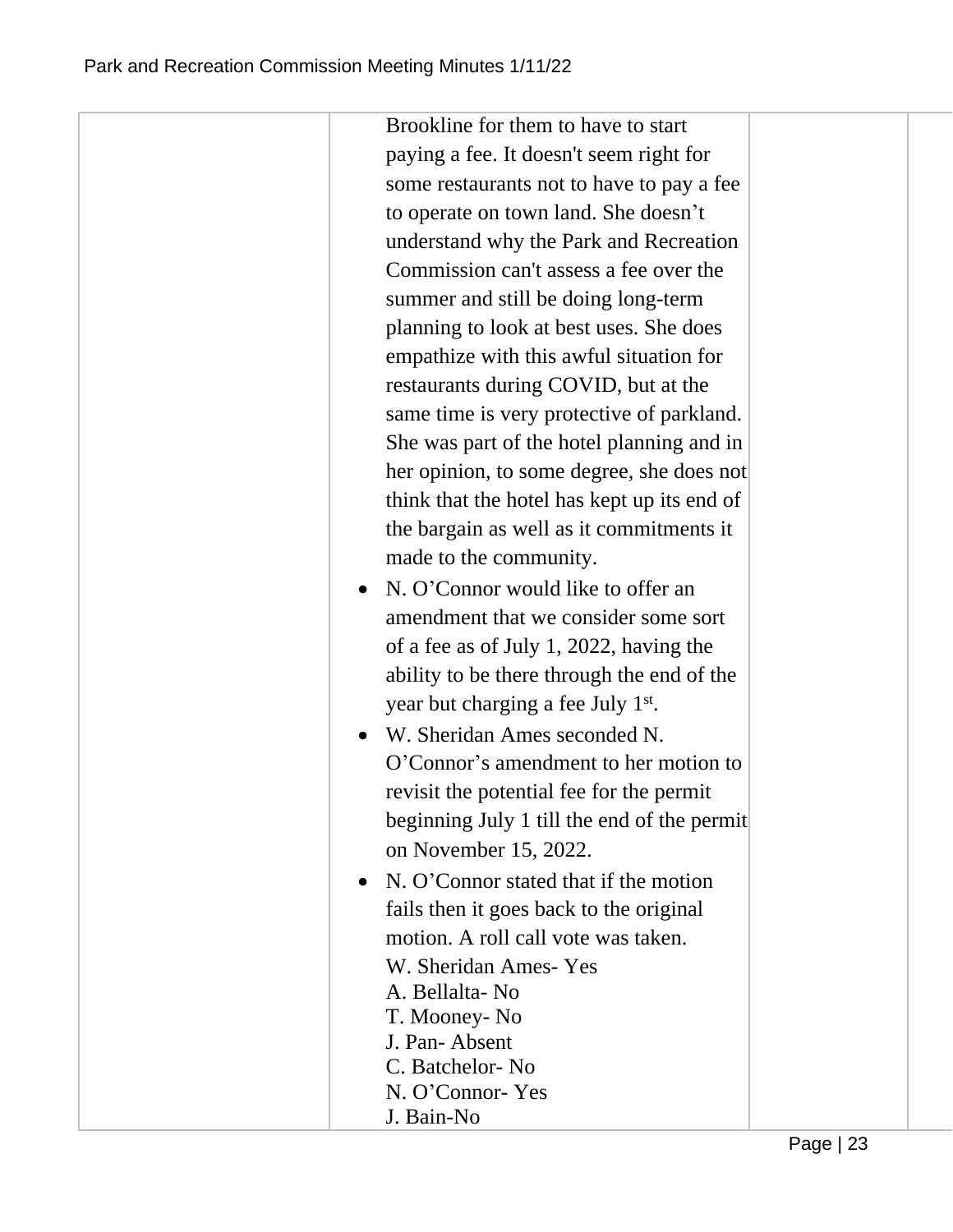|                                                              | 4-2 Amendment has failed.<br>W. Sheridan Ames made a motion to<br>approve the extension of the outdoor<br>dining permit at Punchbowl through<br>November 15, 2022, without a fee.<br>Seconded by C. Batchelor.<br>W. Sheridan Ames-Yes<br>J. Bain-Yes<br>A. Bellalta-Yes<br>T. Mooney-Yes<br>N. O' Connor-No<br>$C.$ Batchelor $-$ Yes<br>The vote passed 5-1<br>J. Ziskin thanked everyone. She means it<br>when she says she is committed to the<br>community and parks and open space<br>and plans on doing community events<br>and supporting the community in any<br>way that she can.  |  |
|--------------------------------------------------------------|----------------------------------------------------------------------------------------------------------------------------------------------------------------------------------------------------------------------------------------------------------------------------------------------------------------------------------------------------------------------------------------------------------------------------------------------------------------------------------------------------------------------------------------------------------------------------------------------|--|
| <b>Green Dog Subcommittee</b><br><b>Appointment and Vote</b> | The agenda item was voted on at the last<br>$\bullet$<br>meeting and three members of the public<br>were chosen to serve on the Green Dog<br>Subcommittee, one of which was Wynter<br>Duncanson. Unfortunately, after we<br>notified Wynter that she was selected for<br>the subcommittee she notified us that<br>she's moving out of Brookline. She is no<br>longer a resident that can serve on the<br>subcommittee so a replacement is<br>needed. She stated that Wynter<br>Duncanson was someone who we wanted<br>to geographically diversify the<br>committee. She was located in North |  |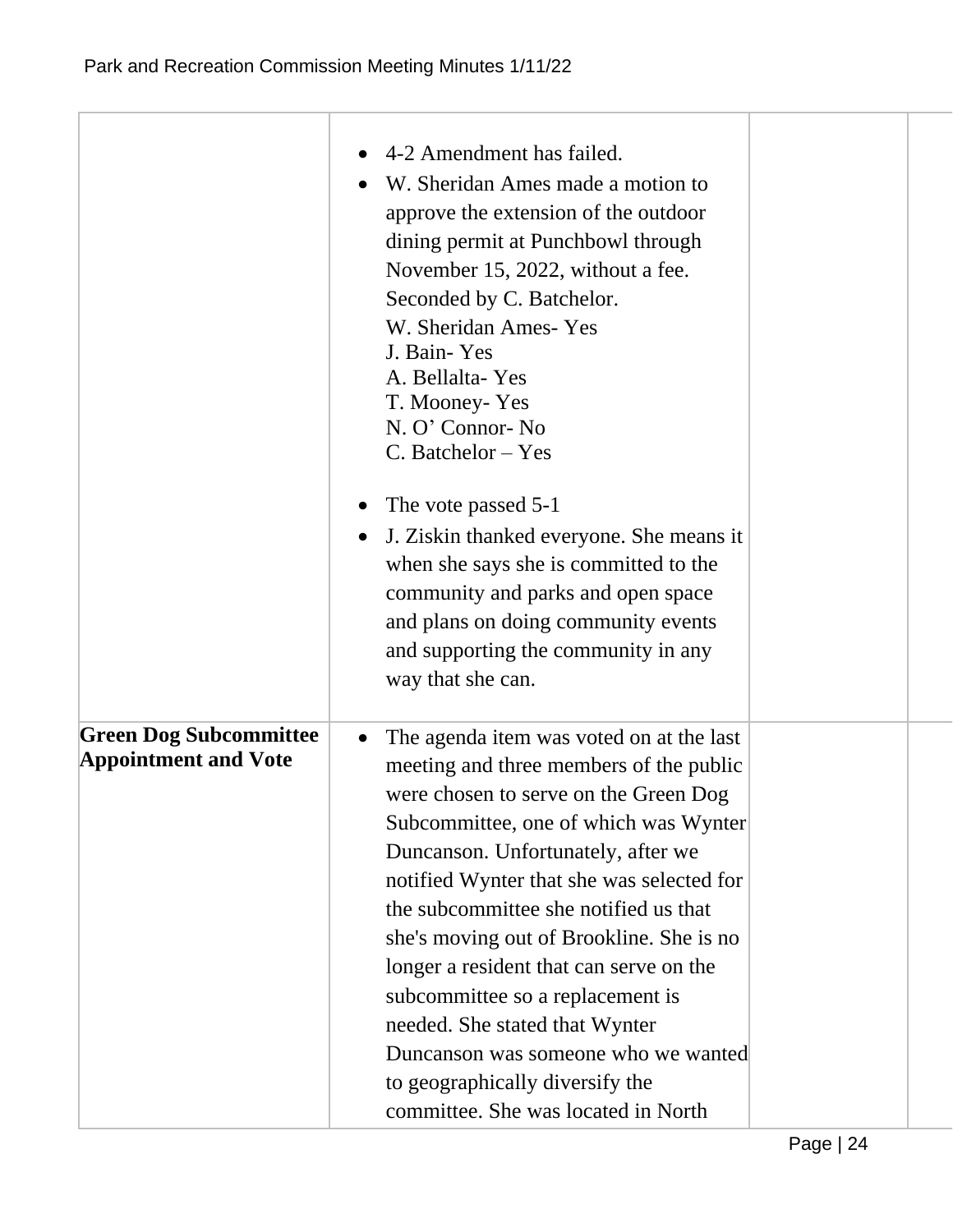|                              | Brookline and used a lot of North                    |  |
|------------------------------|------------------------------------------------------|--|
|                              | <b>Brookline Parks.</b>                              |  |
|                              | N. O'Connor stated that the next person<br>$\bullet$ |  |
|                              | she had on her list was Nina Makhortova              |  |
|                              | and she was also from the north                      |  |
|                              | Brookline neighborhood. She has                      |  |
|                              | children that used playgrounds, play                 |  |
|                              | organized sports, and are part of the                |  |
|                              | green dog program. She would move that               |  |
|                              | the Commission considers her. The                    |  |
|                              | Commission received all the resumes last             |  |
|                              | month and Nina seemed to be the next in              |  |
|                              | line.                                                |  |
|                              | N. O. O'Connor moved to appoint Nina<br>$\bullet$    |  |
|                              | Makhortova to the Green Dog                          |  |
|                              | Subcommittee. Seconded by J. Bain. All               |  |
|                              | in favor.                                            |  |
|                              |                                                      |  |
| <b>Turf Field Management</b> | A. Vecchio stated that we would like to<br>$\bullet$ |  |
| <b>Plan Update</b>           | provide the Commission with a turf                   |  |
|                              | management plan on regular basis, but                |  |
|                              | she thinks it is particularly appropriate at         |  |
|                              | this time considering the discussion the             |  |
|                              | Commission started last month regarding              |  |
|                              | synthetic turf. She stated that this will be         |  |
|                              | an ongoing discussion on each of the                 |  |
|                              | Commission's agendas as we move                      |  |
|                              | forward.                                             |  |
|                              | M. Bartlett introduced himself. He stated            |  |
|                              | that there have been a few changes since             |  |
|                              | the last time the Commission saw it.                 |  |
|                              | Internally, an athletic turf management              |  |
|                              | plan was started many years ago and it               |  |
|                              | was finally finished in 2020. Michael                |  |
|                              | Bartlett, Operation Manager, and David               |  |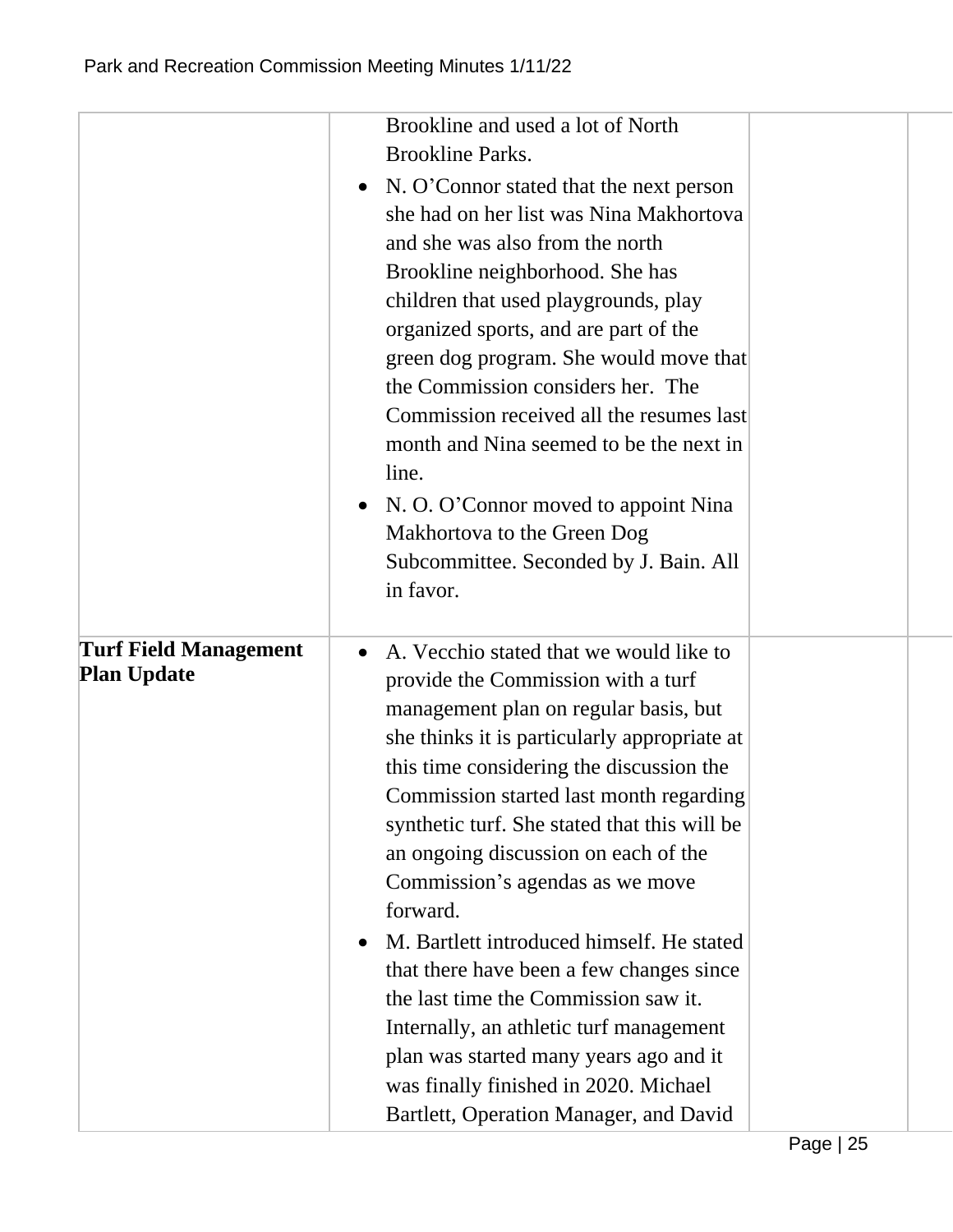| Croteau, Athletic Field Supervisor put       |  |
|----------------------------------------------|--|
| this plan together. He stated that we then   |  |
| did an athletic field needs assessment       |  |
| that many Commissioners participated         |  |
| in, and eventually the athletic turf         |  |
| management plan was rolled into that.        |  |
| Some changes to the management plan          |  |
| were based on some of the feedback           |  |
| from the needs assessment.                   |  |
| Please see the attached presentation here.   |  |
| HTTPS://WWW.BROOKLINEMA.GOV/DO               |  |
| <b>CUMENTCENTER/INDEX/2080</b>               |  |
| W. Sheridan Ames thanked M. Bartlett         |  |
| for that thorough presentation. She hates    |  |
| to say but this is sort of information she   |  |
| thinks we all hoped for like three years     |  |
| ago as part of that GreenPlay work, but      |  |
| she appreciates the department spending      |  |
| the time to do this. She struggles with      |  |
| settling for average but feels that our      |  |
| hands are tied and she thinks that           |  |
| everyone is doing the best they can. She     |  |
| stated that as a supporter of recreation,    |  |
| and active and healthy lifestyles, she       |  |
| doesn't want to see programs have to cut     |  |
| back on usage and she knows it's in          |  |
| direct conflict with the fields. She stated  |  |
| that we have real mental health problems     |  |
| with kids right now, and she wants to get    |  |
| every kid that wants to participate in a     |  |
| recreational level out there. She feels that |  |
| synthetic turf solves part of that conflict. |  |
| She stated that we've talked about this      |  |
| over and over and she thinks we should       |  |
| be looking at possible places where          |  |
|                                              |  |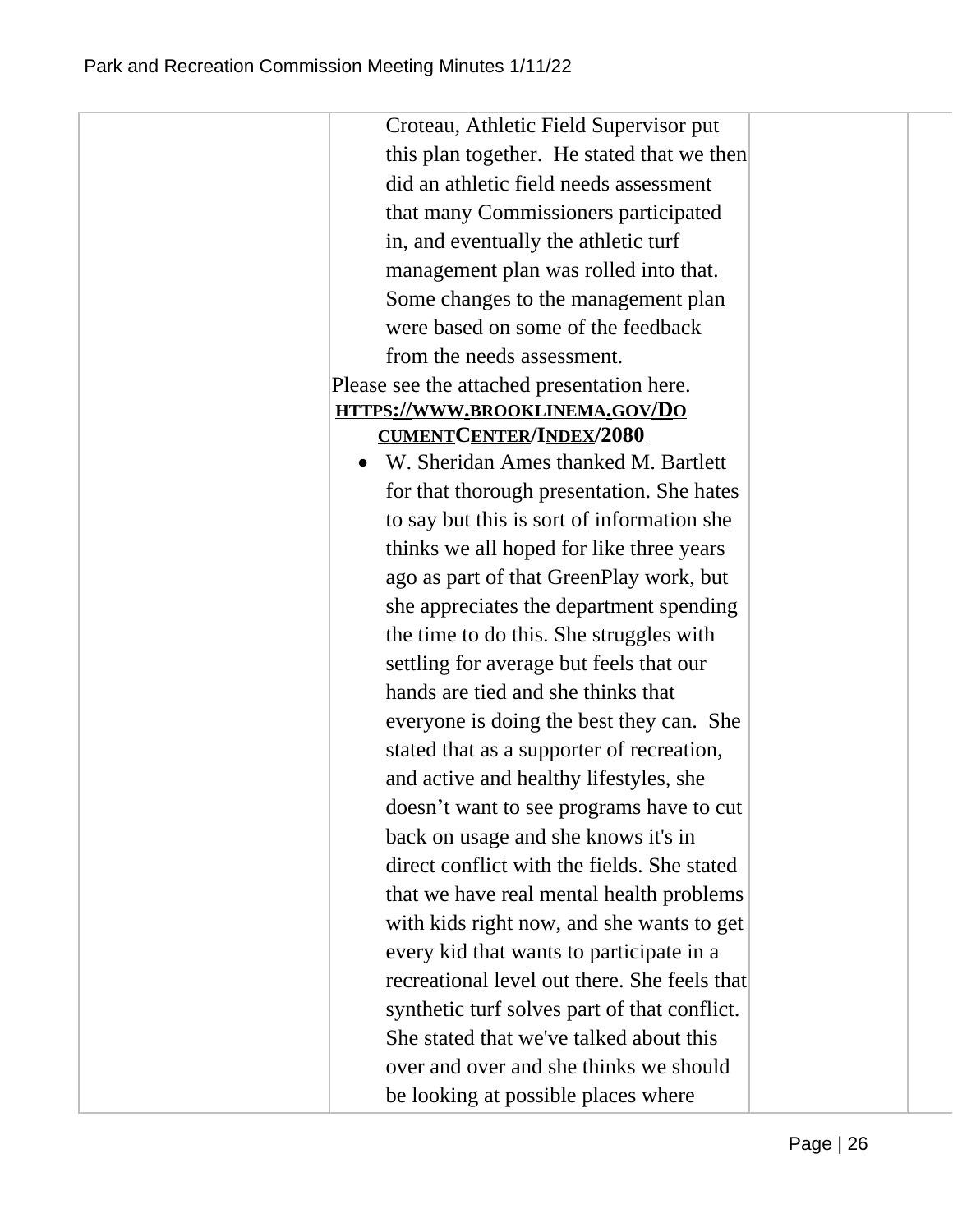maybe a field can be converted and understanding what the impact of that is both from environmental impact and how it addresses the usage or over usage of natural turf fields. The only other thing she wanted to make note of is she noticed on M. Bartlett's chart was a big drop in the evaluation numbers at Downe's grass from the spring to fall evaluation. She stated that it is kind of a disappointment that the field is relatively new and it is well compacted and full of weeds. She stated that it is very clear it's on M. Bartlett's radar, but hopefully there's something that can be done to address that. M. Bartlett agrees with W. Sheridan Ames, especially when it comes to synthetic. He is a turf guy, not a synthetic person, but in this case, the situation that we have here with usage in Brookline is that we need synthetics. He stated that we need to have the ability to take some of those permanent hours that we're putting on natural grass and move them on to synthetic so that we can give the natural grass time to rest. He agrees that no one wants to hear about tier 4 or 5, he would like to stay at tier 3. Synthetic is not very popular but it's a road to go in that direction. • N. O'Connor thanked M. Bartlett for that presentation. She stated that it's always

enlightening and there's so much information to be had. She stated that our fields are very well used. She stated that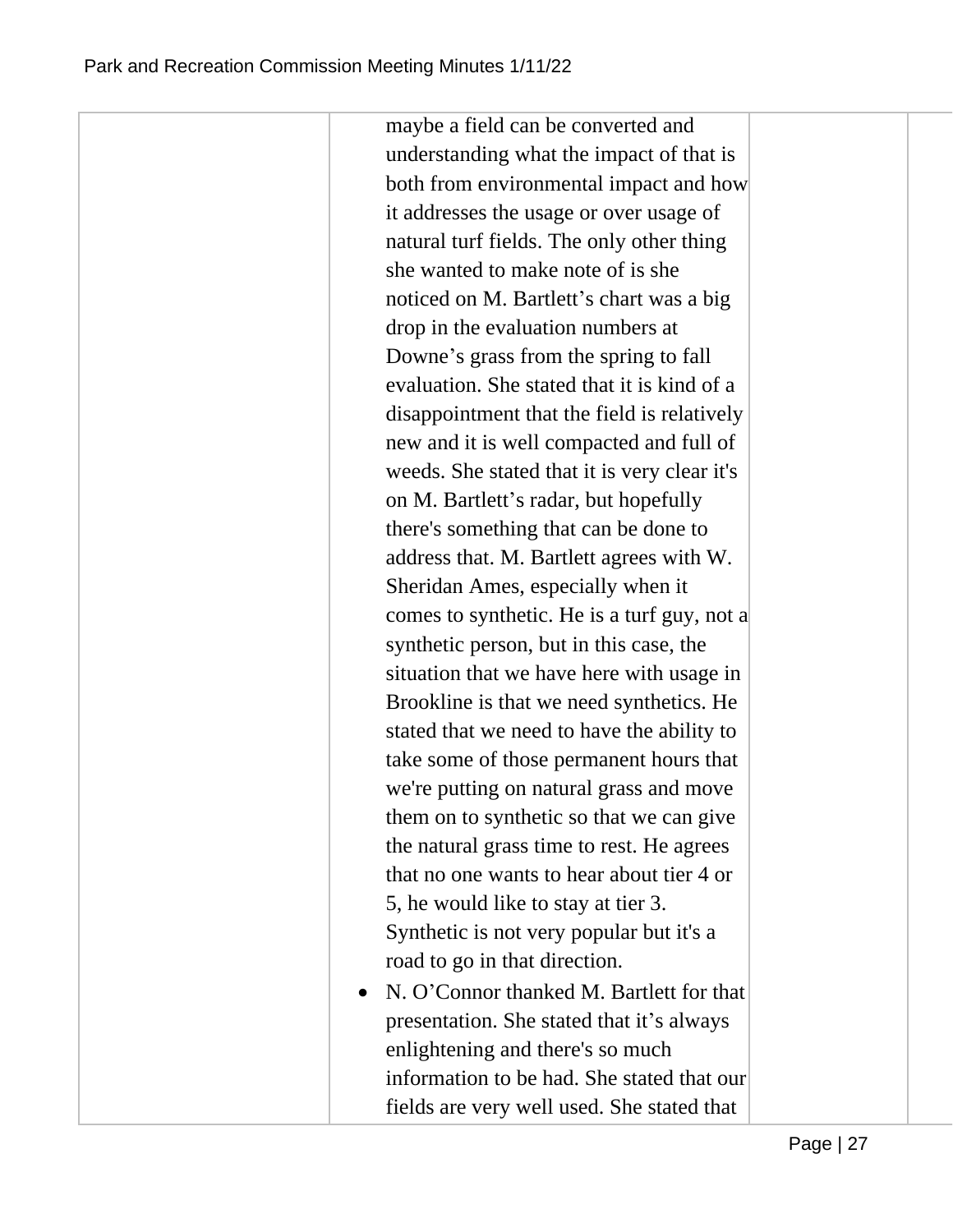| to Wendy's point in regards to synthetic    |
|---------------------------------------------|
| turf, it is not popular with many or with   |
| some but it's something that she thinks     |
| we need to be considering. It needs our     |
| toolkit because she feels that we want to   |
| rest our natural grass fields to maintain   |
| the better level they need to be rested     |
| from time to time. She thinks there's a     |
| balance that we need to try to find and     |
| think she thinks we're up to the            |
| challenge. She stated that the work that    |
| the crews do is pretty amazing. She         |
| wants to second Wendy's comment about       |
| the need for synthetic turf and it is not   |
| everywhere in town, of course, but she      |
| thinks it's important.                      |
| J. Bain thanked M. Bartlett for his         |
| presentation.                               |
| Laurie Lasky addressed the Commission.      |
| She thanked M. Bartlett for a great         |
| presentation. She stated that she is one of |
| those people who had a lot of issues with   |
| synthetic turf, but she loves this town     |
| and the parks and open spaces. She feels    |
| as we move forward and fill that need,      |
| we need to look at adding some more         |
| synthetic turf. She stated that messaging   |
| and communicating is going to be vital      |
| and it has to be careful in bringing the    |
| community along and try to get some         |
| people to understand the breadth of the     |
| issues. She knows that the Park and         |
| Recreation Commission is committed to       |
| recreation and these beautiful parks and    |
| it is the only way to keep them healthy     |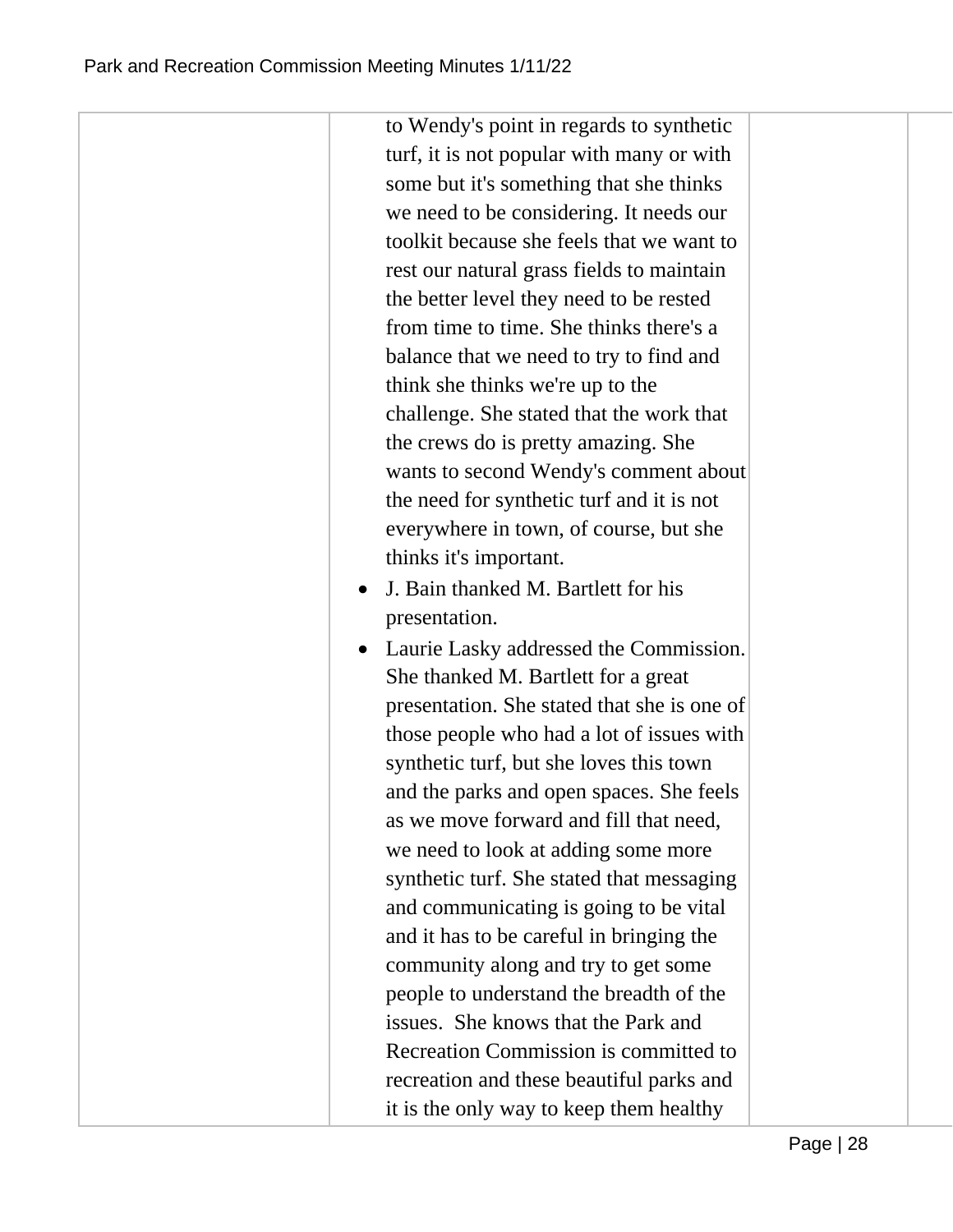|                             | and to keep them well. She thinks that      |
|-----------------------------|---------------------------------------------|
|                             | message hasn't come out very often,         |
|                             | strongly enough or enough when these        |
|                             | issues have been at the front. She stated   |
|                             | that she has a couple of dogs and is a      |
|                             | Green Dog participant. It seems to her      |
|                             | that the Green Dog fields used to be        |
|                             | closed more readily with wet/damp           |
|                             | conditions. She wonders if there has been   |
|                             | some shift in the approach to how often     |
|                             | or the criteria for officially putting up   |
|                             | those sandwich boards and closing the       |
|                             | green dog fields. M. Bartlett stated that   |
|                             | there positively has been no shift          |
|                             | whatsoever. The staff goes out, visits,     |
|                             | and walks all of those properties. It       |
|                             | could be that it was missed it or           |
|                             | somebody hadn't got there yet, but one      |
|                             | thing we know for a fact that comes from    |
|                             | all the universities is if you play sports  |
|                             | once on a field where the soil has a lot of |
|                             | water in there, you are doing damage that   |
|                             | one time you play and causing               |
|                             | compaction. She wonders if there is a       |
|                             | way to go out to the fields we know have    |
|                             | drainage problems and make them a top       |
|                             | priority. M. Bartlett stated that it is     |
|                             | already being done and is a top priority.   |
| <b>Parks and Open Space</b> | A. Vecchio wanted to commend the            |
| <b>Update</b>               | whole parks and Open Space team in          |
|                             | general for what they've been doing for     |
|                             | the past years during this pandemic, but    |
|                             | particularly in this past month. There      |
|                             | have been a lot of folks out COVID          |
|                             | exposures and dealing with staff            |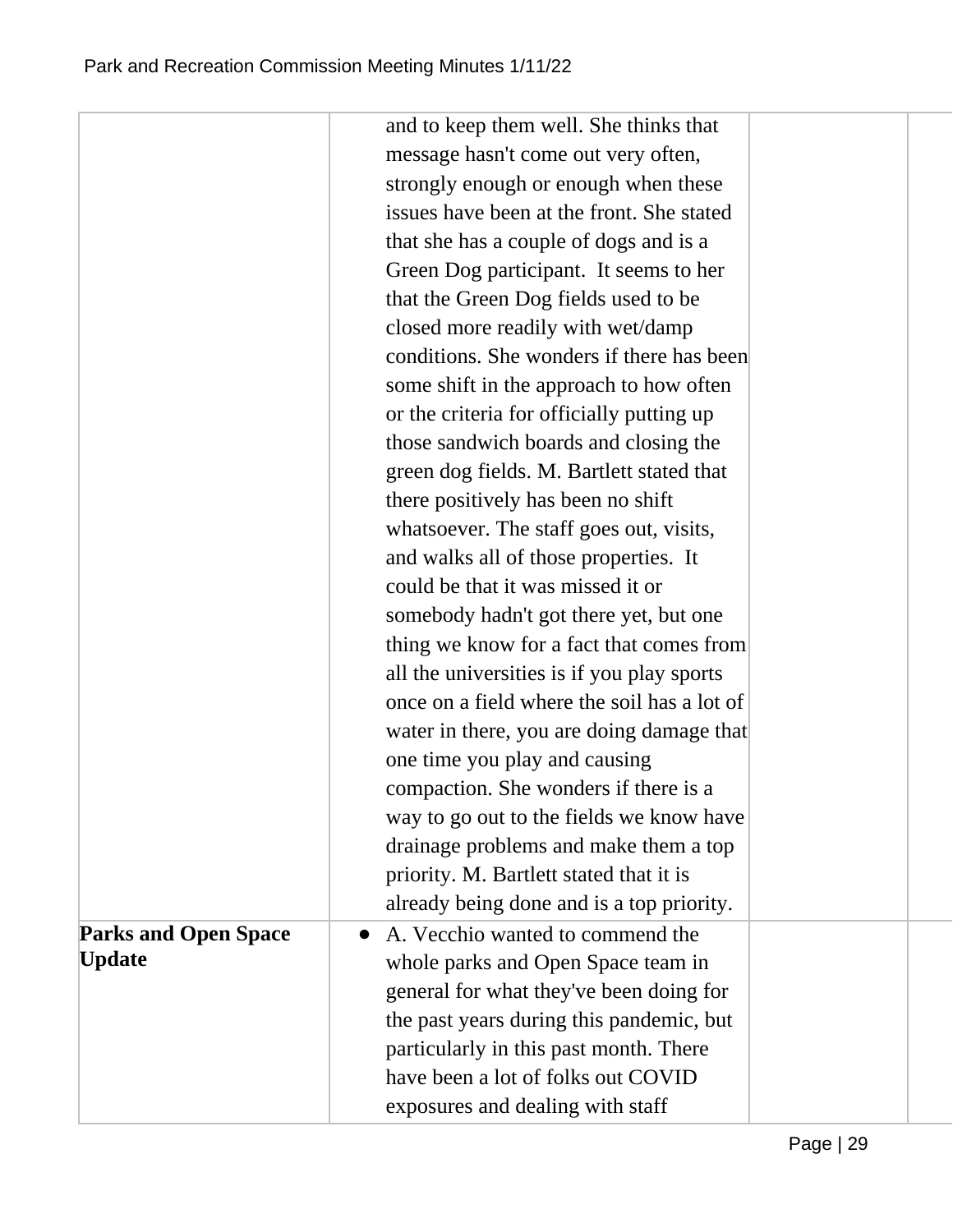shortages unrelated to COVID as well. She thanked everyone for all their hard work through the snowstorm. She stated that the team's great work that they do in the community means a lot to her and she knows it means a lot to all the Commission. ● A. Vecchio provided the Commission with a Larz Anderson Park update. There are some structures in place- images of the finished footbridge structure were shown. It still needs a railing installed around it, and the new design calls for an accessible pathway that runs behind the footbridge so that there are no stairs and that still needs to be paved. All the perimeter paving around this and elsewhere around the park will happen when it warms up. The railing is much safer and keeps to the integrity of the design. The Causeway is very close to being finished except for the paving. She discussed the site cleanup that will be done. Images of the Tempietto were shown. Everything in the slides except for the concrete foundation structure around was all precast. It was done offsite and then placed at Larz. The stairs will not be placed until the spring. They'll be doing some work to make sure the Tempietto is weathertight. The floor surrounding the fountain in the center was discussed. Images of the concrete heating blanket were shown and discussed. She stated that the goal is to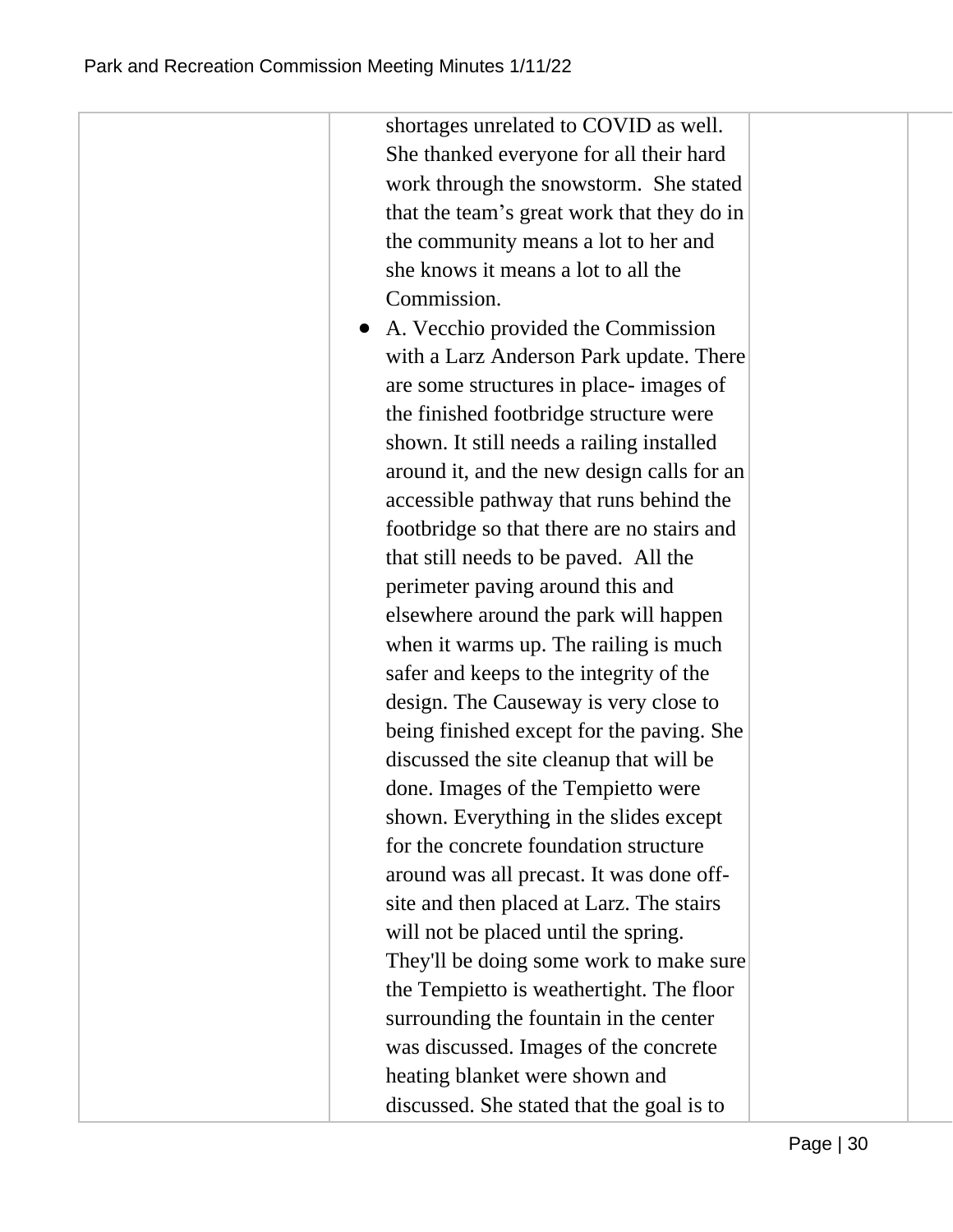US Open and then this space officially opened up to the public as soon as possible. The hard deadline is July 1<sup>st</sup>. ● A. Vecchio stated that everyone received information regarding the Community Preservation Act Committee that's being developed now. Brookline adopted CPA, and this sets money aside to help with a myriad of different projects, but at least 10% of the funds that are set aside through CPA have to be used for open space protection and recreation. They are looking to have different boards and commissions appoint someone to serve on this committee - someone from Conservation Commission, someone from preservation, somebody from Planning Board, someone from Brookline Housing Authority, and then the Parks and Recreation Commission, This vote will need to happen at the February meeting. It will be a bit of a time commitment for the initial startup and then moving forward, probably involve a once-a-month meeting. The bylaw itself doesn't necessarily call out what the time commitment is. A. Vecchio stated that anyone can reach out to K. Brewton to get more information. N. O'Connor sent the Commissioners an email that had the bylaw, as it was outlined per the warrant article that was voted on by the town meeting and K. Brewton's comments, which included an

have all the structures complete for the